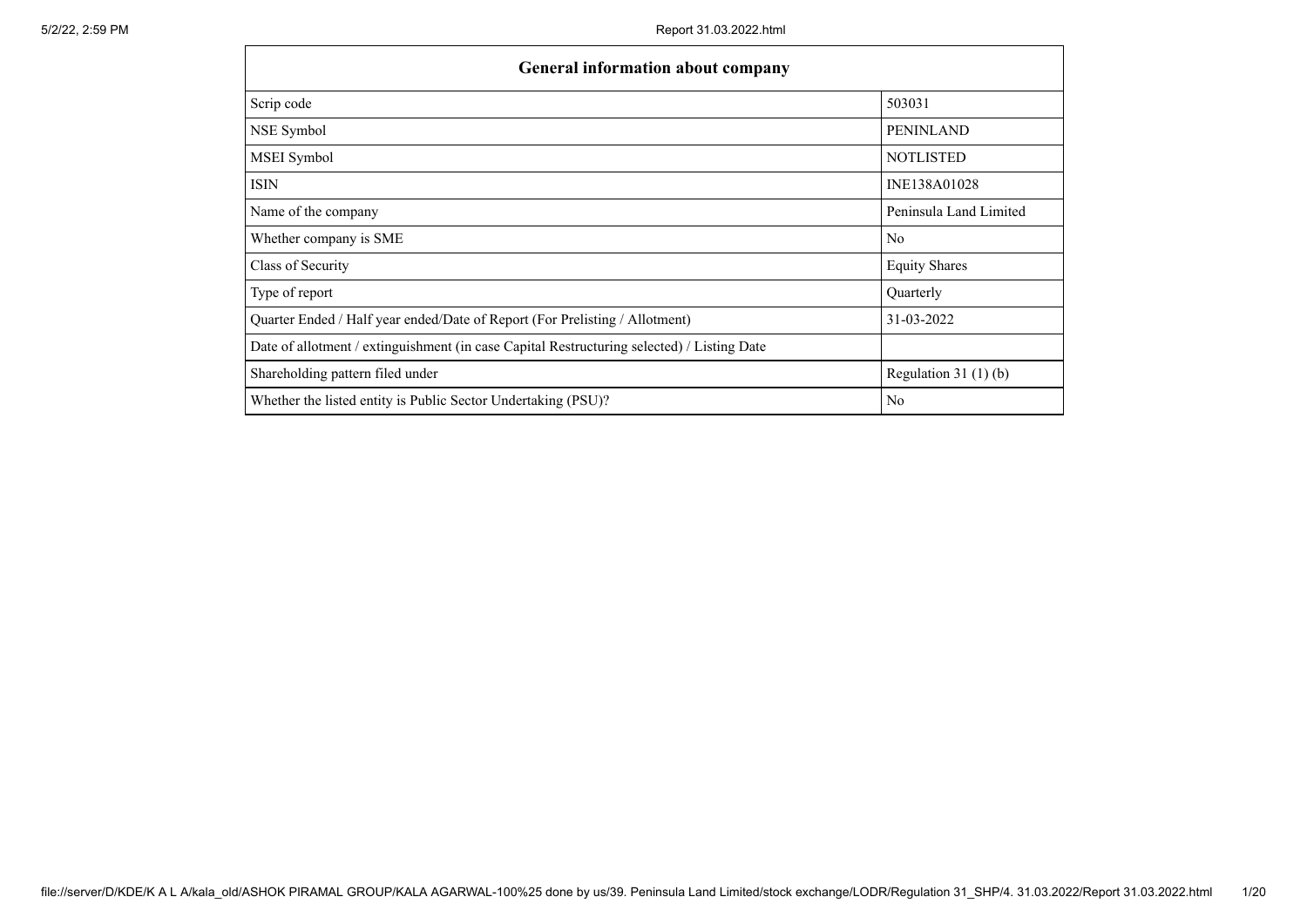|            | <b>Declaration</b>                                                                        |                |                                |                       |                             |  |  |  |  |
|------------|-------------------------------------------------------------------------------------------|----------------|--------------------------------|-----------------------|-----------------------------|--|--|--|--|
| Sr.<br>No. | Particular                                                                                | Yes/No         | Promoter and<br>Promoter Group | Public<br>shareholder | Non Promoter-<br>Non Public |  |  |  |  |
| $\perp$    | Whether the Listed Entity has issued any partly paid up shares?                           | N <sub>o</sub> | N <sub>o</sub>                 | N <sub>o</sub>        | N <sub>o</sub>              |  |  |  |  |
| 2          | Whether the Listed Entity has issued any Convertible Securities                           | No             | N <sub>o</sub>                 | N <sub>o</sub>        | N <sub>o</sub>              |  |  |  |  |
| 3          | Whether the Listed Entity has issued any Warrants?                                        | N <sub>o</sub> | N <sub>o</sub>                 | N <sub>0</sub>        | N <sub>o</sub>              |  |  |  |  |
| 4          | Whether the Listed Entity has any shares against which<br>depository receipts are issued? | N <sub>0</sub> | N <sub>o</sub>                 | N <sub>o</sub>        | N <sub>o</sub>              |  |  |  |  |
| 5          | Whether the Listed Entity has any shares in locked-in?                                    | N <sub>o</sub> | N <sub>o</sub>                 | N <sub>o</sub>        | N <sub>o</sub>              |  |  |  |  |
| 6          | Whether any shares held by promoters are pledge or otherwise<br>encumbered?               | No             | N <sub>o</sub>                 |                       |                             |  |  |  |  |
| 7          | Whether company has equity shares with differential voting<br>rights?                     | No             | N <sub>o</sub>                 | No                    | N <sub>o</sub>              |  |  |  |  |
| 8          | Whether the listed entity has any significant beneficial owner?                           | Yes            |                                |                       |                             |  |  |  |  |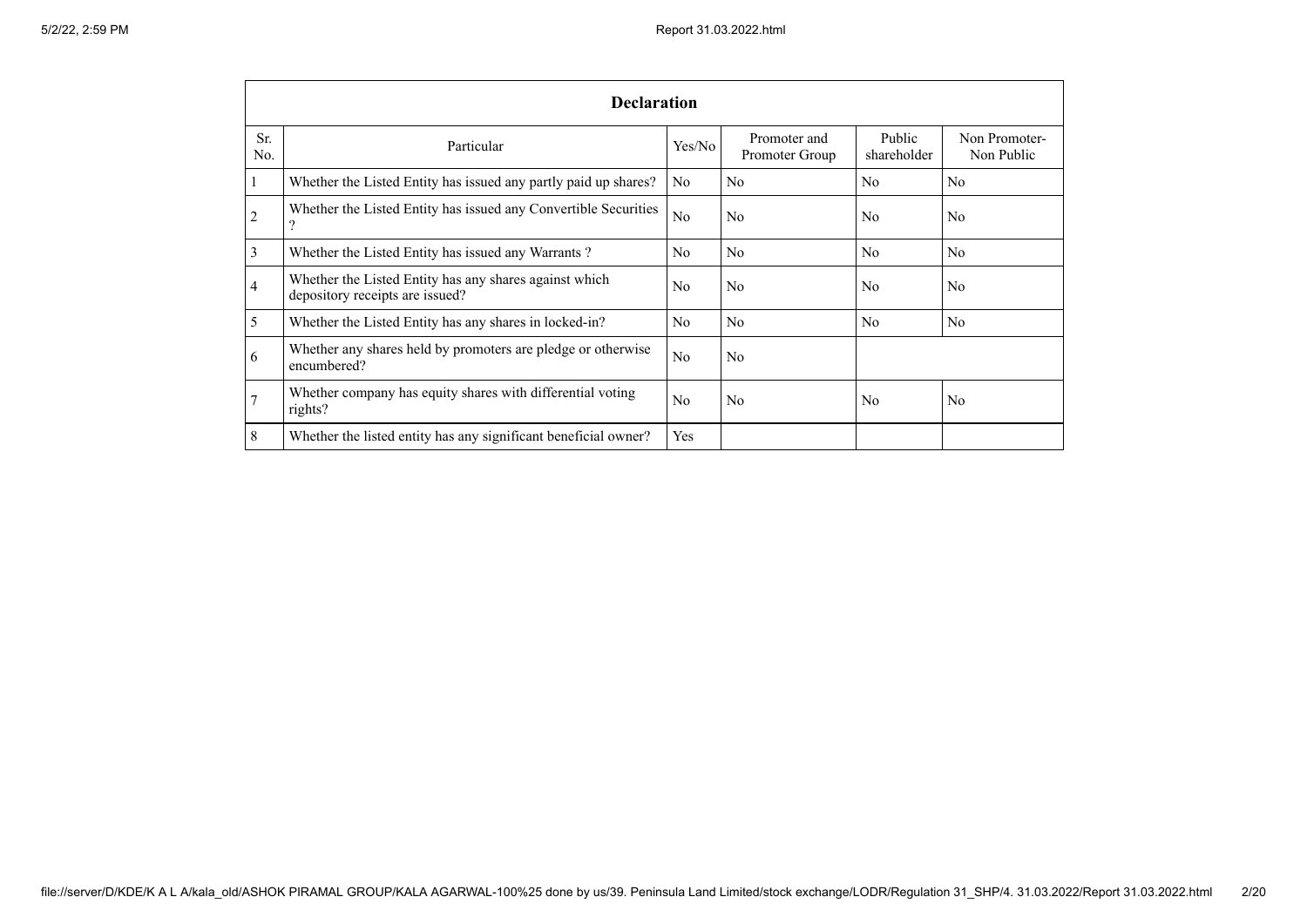|                               |                                                              |                                  |                                        |                           |                          |                                        | Table I - Summary Statement holding of specified securities |                    |                           |                                            |                     |  |
|-------------------------------|--------------------------------------------------------------|----------------------------------|----------------------------------------|---------------------------|--------------------------|----------------------------------------|-------------------------------------------------------------|--------------------|---------------------------|--------------------------------------------|---------------------|--|
| Category<br>of<br>(I)<br>(II) | Category                                                     |                                  | No. of                                 | No. Of<br>Partly<br>paid- | No. Of<br>shares         | Total nos.<br>shares held<br>$(VII) =$ | Shareholding<br>as a % of total<br>no. of shares            | of securities (IX) |                           | Number of Voting Rights held in each class |                     |  |
|                               | shareholder                                                  | Nos. Of<br>shareholders<br>(III) | fully paid<br>up equity<br>shares held | up<br>equity              | underlying<br>Depository |                                        | (calculated as<br>per SCRR,                                 |                    | No of Voting (XIV) Rights |                                            | Total as a          |  |
|                               |                                                              |                                  | (IV)                                   | shares<br>held<br>(V)     | Receipts<br>(VI)         | $(IV)+(V)+$<br>(VI)                    | 1957) (VIII)<br>As a % of<br>$(A+B+C2)$                     | Class eg:<br>X     | Class<br>eg:y             | Total                                      | $%$ of<br>$(A+B+C)$ |  |
| (A)                           | Promoter<br>$\mathcal{R}_{\mathcal{L}}$<br>Promoter<br>Group | 11                               | 172024333                              |                           |                          | 172024333                              | 61.61                                                       | 172024333          |                           | 172024333                                  | 61.61               |  |
| (B)                           | Public                                                       | 49175                            | 107176887                              |                           |                          | 107176887                              | 38.39                                                       | 107176887          |                           | 107176887                                  | 38.39               |  |
| (C)                           | Non<br>Promoter-<br>Non Public                               |                                  |                                        |                           |                          |                                        |                                                             |                    |                           |                                            |                     |  |
| (C1)                          | Shares<br>underlying<br><b>DRs</b>                           |                                  |                                        |                           |                          |                                        |                                                             |                    |                           |                                            |                     |  |
| (C2)                          | Shares held<br>by<br>Employee<br><b>Trusts</b>               |                                  |                                        |                           |                          |                                        |                                                             |                    |                           |                                            |                     |  |
|                               | Total                                                        | 49186                            | 279201220                              |                           |                          | 279201220                              | 100                                                         | 279201220          |                           | 279201220                                  | 100                 |  |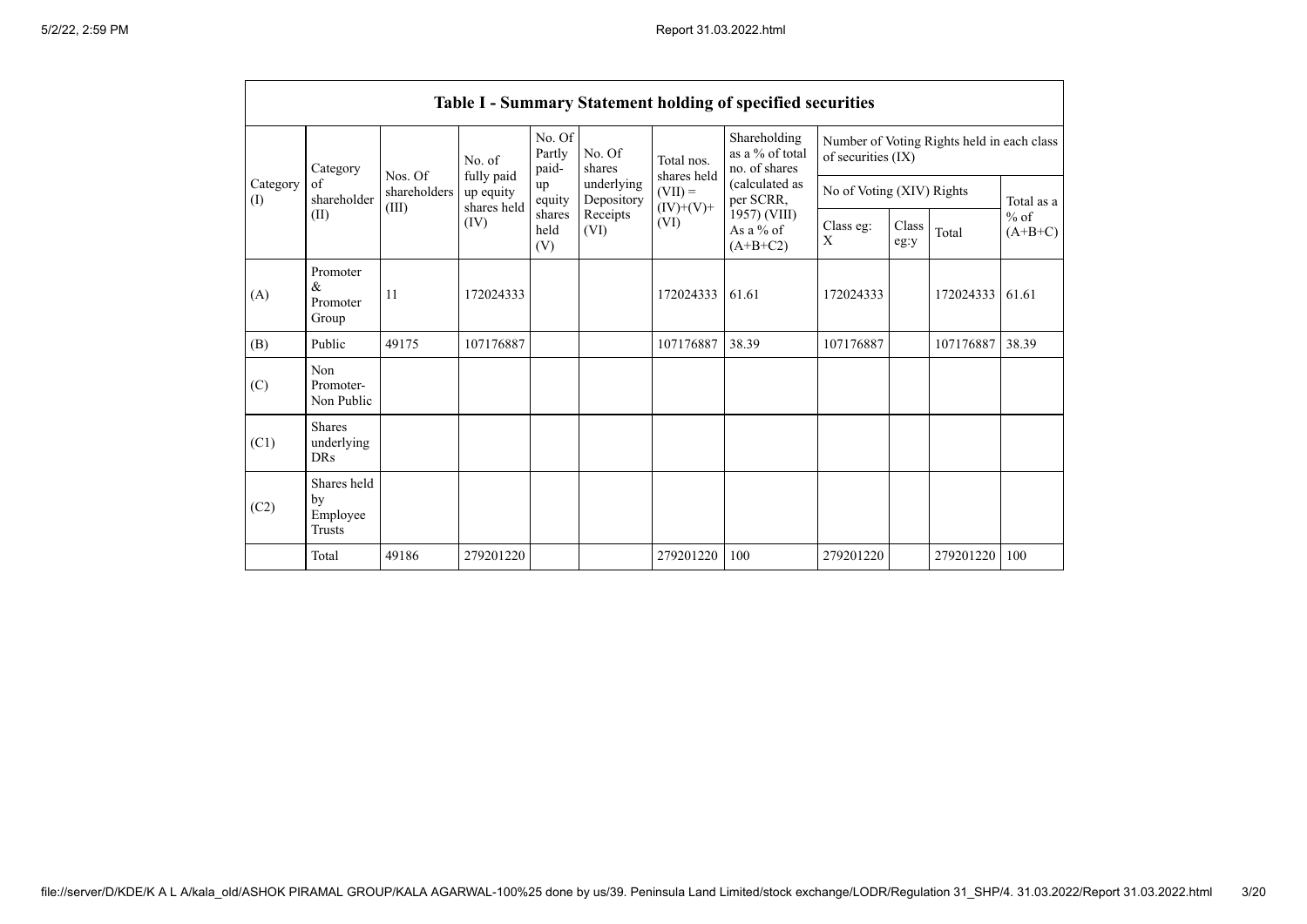|                 |                                                |                                               |                                                                             |                                                                                                               | Table I - Summary Statement holding of specified securities                                |                                        |                                                  |                                                                               |                                                  |                                       |
|-----------------|------------------------------------------------|-----------------------------------------------|-----------------------------------------------------------------------------|---------------------------------------------------------------------------------------------------------------|--------------------------------------------------------------------------------------------|----------------------------------------|--------------------------------------------------|-------------------------------------------------------------------------------|--------------------------------------------------|---------------------------------------|
| Category<br>(I) | Category<br>of<br>shareholder<br>(II)          | No. Of<br>Shares<br>Underlying<br>Outstanding | No. of<br><b>Shares</b><br>Underlying<br>Outstanding<br>Warrants<br>$(X_i)$ | No. Of Shares<br>Underlying<br>Outstanding<br>convertible<br>securities and<br>No. Of<br>Warrants (Xi)<br>(a) | Shareholding, as a %<br>assuming full<br>conversion of<br>convertible securities (         | Number of<br>Locked in<br>shares (XII) |                                                  | Number of<br><b>Shares</b><br>pledged or<br>otherwise<br>encumbered<br>(XIII) |                                                  | Number of<br>equity shares<br>held in |
|                 |                                                | convertible<br>securities<br>(X)              |                                                                             |                                                                                                               | as a percentage of<br>diluted share capital)<br>$(XI) = (VII)+(X) As a %$<br>of $(A+B+C2)$ | No.<br>(a)                             | As a<br>$%$ of<br>total<br>Shares<br>held<br>(b) | No.<br>(a)                                                                    | As a<br>$%$ of<br>total<br>Shares<br>held<br>(b) | dematerialized<br>form $(XIV)$        |
| (A)             | Promoter<br>$\&$<br>Promoter<br>Group          |                                               |                                                                             |                                                                                                               | 61.61                                                                                      |                                        |                                                  |                                                                               |                                                  | 172024333                             |
| (B)             | Public                                         |                                               |                                                                             |                                                                                                               | 38.39                                                                                      |                                        |                                                  |                                                                               |                                                  | 104339801                             |
| (C)             | Non<br>Promoter-<br>Non Public                 |                                               |                                                                             |                                                                                                               |                                                                                            |                                        |                                                  |                                                                               |                                                  |                                       |
| (C1)            | <b>Shares</b><br>underlying<br><b>DRs</b>      |                                               |                                                                             |                                                                                                               |                                                                                            |                                        |                                                  |                                                                               |                                                  |                                       |
| (C2)            | Shares held<br>by<br>Employee<br><b>Trusts</b> |                                               |                                                                             |                                                                                                               |                                                                                            |                                        |                                                  |                                                                               |                                                  |                                       |
|                 | Total                                          |                                               |                                                                             |                                                                                                               | 100                                                                                        |                                        |                                                  |                                                                               |                                                  | 276364134                             |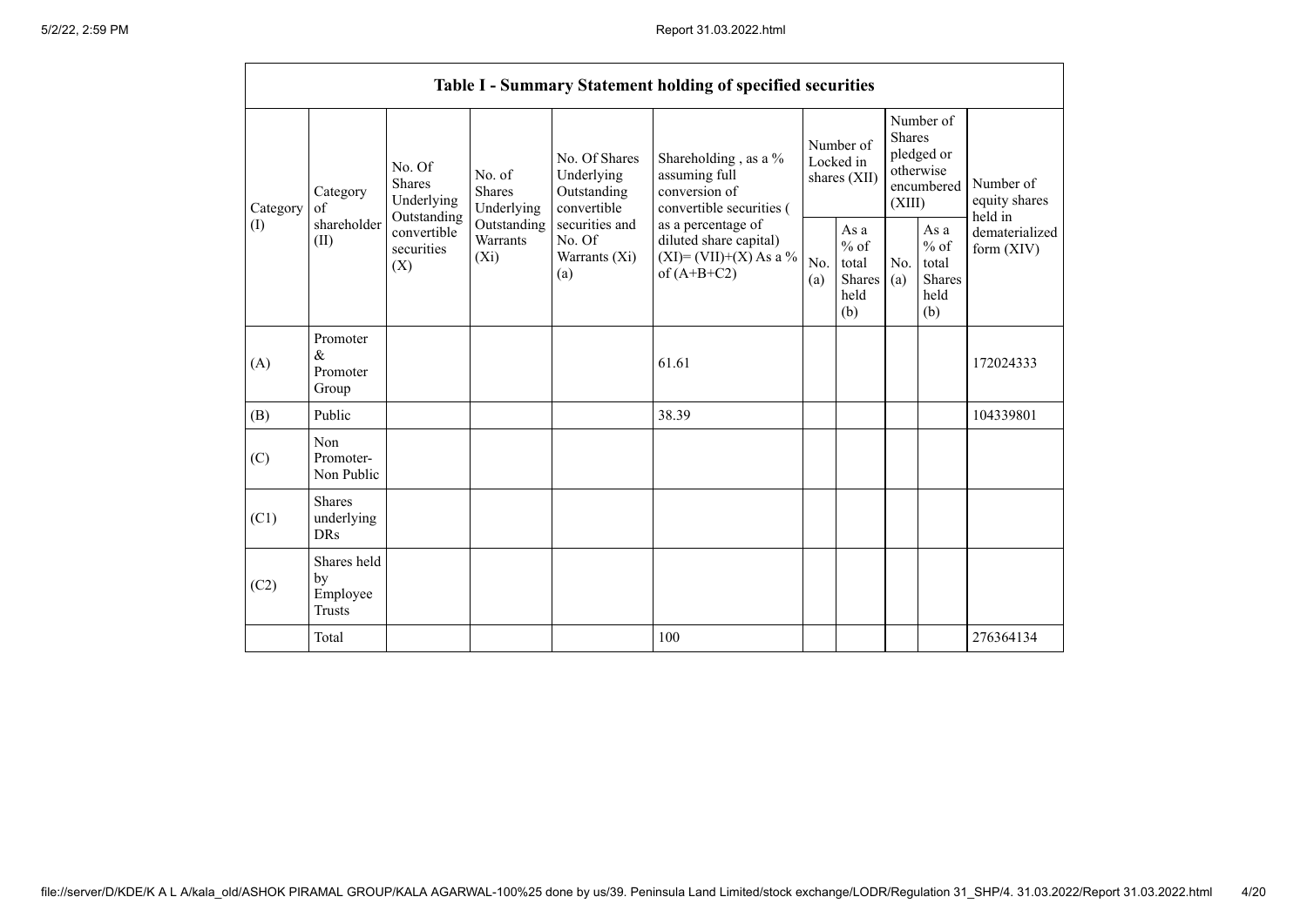|                                                                                                | Table II - Statement showing shareholding pattern of the Promoter and Promoter Group |                                                                                      |                                   |                                 |                                    |                                        |                                                  |                           |               |                                      |                                 |
|------------------------------------------------------------------------------------------------|--------------------------------------------------------------------------------------|--------------------------------------------------------------------------------------|-----------------------------------|---------------------------------|------------------------------------|----------------------------------------|--------------------------------------------------|---------------------------|---------------|--------------------------------------|---------------------------------|
|                                                                                                |                                                                                      |                                                                                      | No. of<br>fully paid<br>up equity | No.<br>Of                       | No. Of                             |                                        | Shareholding<br>as a % of<br>total no. of        | class of securities (IX)  |               | Number of Voting Rights held in each |                                 |
| Sr.                                                                                            | Category &<br>Name of the<br>Shareholders (I)                                        | Nos. Of<br>shareholders<br>(III)                                                     |                                   | Partly<br>paid-<br>up           | shares<br>underlying<br>Depository | Total nos.<br>shares held<br>$(VII) =$ | shares<br>(calculated<br>as per                  | No of Voting (XIV) Rights |               |                                      | Total<br>as a $\%$              |
|                                                                                                |                                                                                      |                                                                                      | shares held<br>(IV)               | equity<br>shares<br>held<br>(V) | Receipts<br>(VI)                   | $(IV)+(V)+$<br>(VI)                    | SCRR,<br>1957) (VIII)<br>As a % of<br>$(A+B+C2)$ | Class eg:<br>$\mathbf X$  | Class<br>eg:y | Total                                | of<br>Total<br>Voting<br>rights |
| A                                                                                              |                                                                                      | Table II - Statement showing shareholding pattern of the Promoter and Promoter Group |                                   |                                 |                                    |                                        |                                                  |                           |               |                                      |                                 |
| (1)                                                                                            | Indian                                                                               |                                                                                      |                                   |                                 |                                    |                                        |                                                  |                           |               |                                      |                                 |
| (a)                                                                                            | Individuals/Hindu<br>undivided Family                                                | $\overline{7}$                                                                       | 167996827                         |                                 |                                    | 167996827                              | 60.17                                            | 167996827                 |               | 167996827                            | 60.17                           |
| (d)                                                                                            | Any Other<br>(specify)                                                               | $\overline{4}$                                                                       | 4027506                           |                                 |                                    | 4027506                                | 1.44                                             | 4027506                   |               | 4027506                              | 1.44                            |
| Sub-Total<br>(A)(1)                                                                            |                                                                                      | 11                                                                                   | 172024333                         |                                 |                                    | 172024333                              | 61.61                                            | 172024333                 |               | 172024333                            | 61.61                           |
| (2)                                                                                            | Foreign                                                                              |                                                                                      |                                   |                                 |                                    |                                        |                                                  |                           |               |                                      |                                 |
| Total<br>Shareholding<br>of Promoter<br>and<br>Promoter<br>Group $(A)=$<br>$(A)(1)+(A)$<br>(2) |                                                                                      | 11                                                                                   | 172024333                         |                                 |                                    | 172024333 61.61                        |                                                  | 172024333                 |               | 172024333                            | 61.61                           |
| $\, {\bf B}$                                                                                   | Table III - Statement showing shareholding pattern of the Public shareholder         |                                                                                      |                                   |                                 |                                    |                                        |                                                  |                           |               |                                      |                                 |
| (1)                                                                                            | Institutions                                                                         |                                                                                      |                                   |                                 |                                    |                                        |                                                  |                           |               |                                      |                                 |
| (a)                                                                                            | Mutual Funds                                                                         | $\mathbf{1}$                                                                         | 4795                              |                                 |                                    | 4795                                   | $\boldsymbol{0}$                                 | 4795                      |               | 4795                                 | $\overline{0}$                  |
| (e)                                                                                            | Foreign Portfolio<br>Investors                                                       | 1                                                                                    | 1238                              |                                 |                                    | 1238                                   | $\mathbf{0}$                                     | 1238                      |               | 1238                                 | $\mathbf{0}$                    |
| (f)                                                                                            | Financial<br>Institutions/<br><b>Banks</b>                                           | 10                                                                                   | 713864                            |                                 |                                    | 713864                                 | 0.26                                             | 713864                    |               | 713864                               | 0.26                            |
| (g)                                                                                            | Insurance<br>Companies                                                               | $\overline{3}$                                                                       | 4870230                           |                                 |                                    | 4870230                                | 1.74                                             | 4870230                   |               | 4870230                              | 1.74                            |
| Sub-Total                                                                                      |                                                                                      | 15                                                                                   | 5590127                           |                                 |                                    | 5590127                                | $\overline{c}$                                   | 5590127                   |               | 5590127                              | $\overline{c}$                  |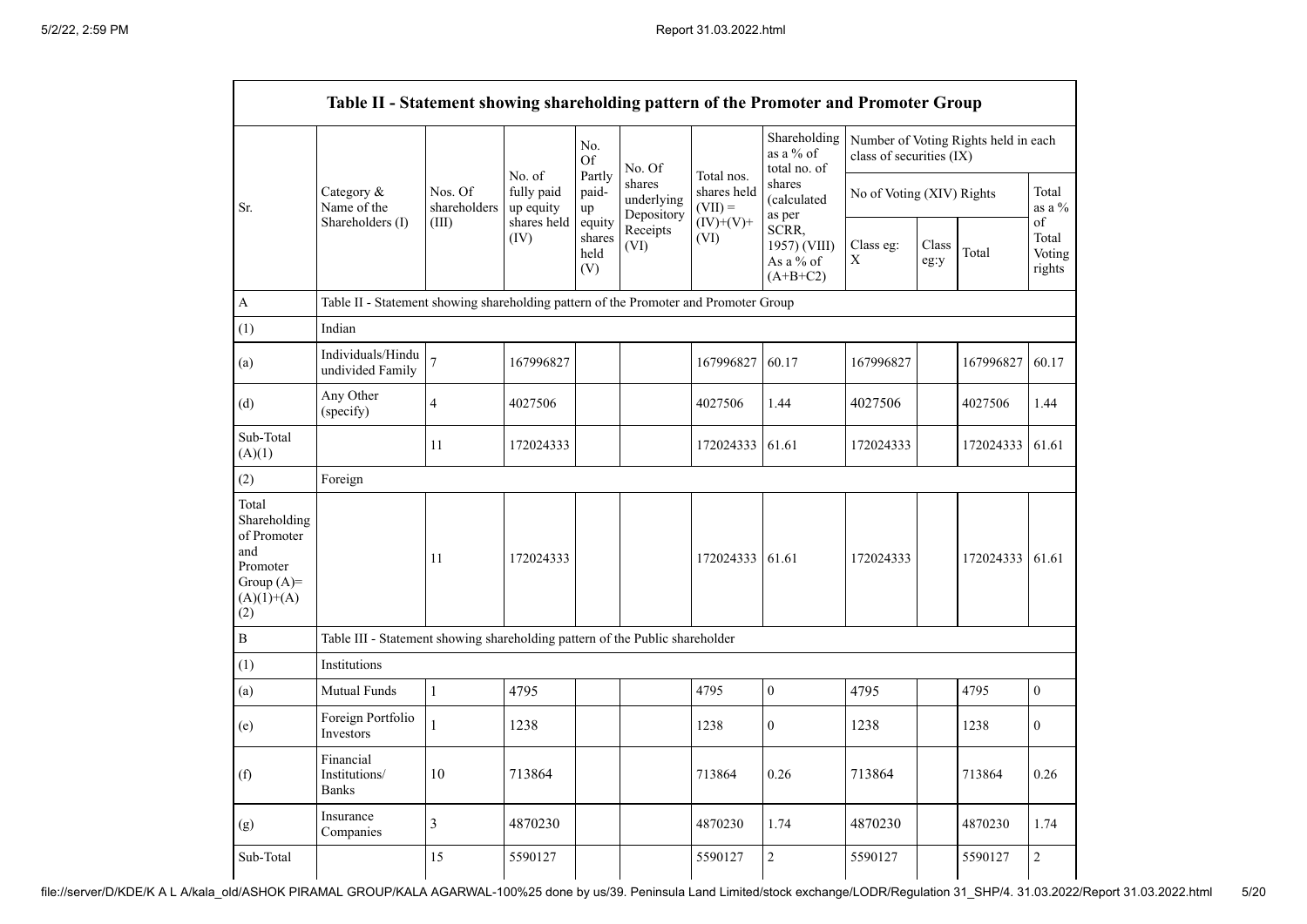| (B)(1)                                                                        |                                                                                                                     |       |           |  |           |       |           |           |       |
|-------------------------------------------------------------------------------|---------------------------------------------------------------------------------------------------------------------|-------|-----------|--|-----------|-------|-----------|-----------|-------|
| (3)                                                                           | Non-institutions                                                                                                    |       |           |  |           |       |           |           |       |
| (a(i))                                                                        | Individuals -<br>i.Individual<br>shareholders<br>holding nominal<br>share capital up<br>to Rs. 2 lakhs.             | 46952 | 56774602  |  | 56774602  | 20.33 | 56774602  | 56774602  | 20.33 |
| (a(ii))                                                                       | Individuals - ii.<br>Individual<br>shareholders<br>holding nominal<br>share capital in<br>excess of Rs. 2<br>lakhs. | 69    | 21412825  |  | 21412825  | 7.67  | 21412825  | 21412825  | 7.67  |
| (e)                                                                           | Any Other<br>(specify)                                                                                              | 2139  | 23399333  |  | 23399333  | 8.38  | 23399333  | 23399333  | 8.38  |
| Sub-Total<br>(B)(3)                                                           |                                                                                                                     | 49160 | 101586760 |  | 101586760 | 36.38 | 101586760 | 101586760 | 36.38 |
| <b>Total Public</b><br>Shareholding<br>$(B)= (B)(1) +$<br>$(B)(2)+(B)$<br>(3) |                                                                                                                     | 49175 | 107176887 |  | 107176887 | 38.39 | 107176887 | 107176887 | 38.39 |
| $\mathbf C$                                                                   | Table IV - Statement showing shareholding pattern of the Non Promoter- Non Public shareholder                       |       |           |  |           |       |           |           |       |
| Total (<br>$A+B+C2$ )                                                         |                                                                                                                     | 49186 | 279201220 |  | 279201220 | 100   | 279201220 | 279201220 | 100   |
| Total<br>$(A+B+C)$                                                            |                                                                                                                     | 49186 | 279201220 |  | 279201220 | 100   | 279201220 | 279201220 | 100   |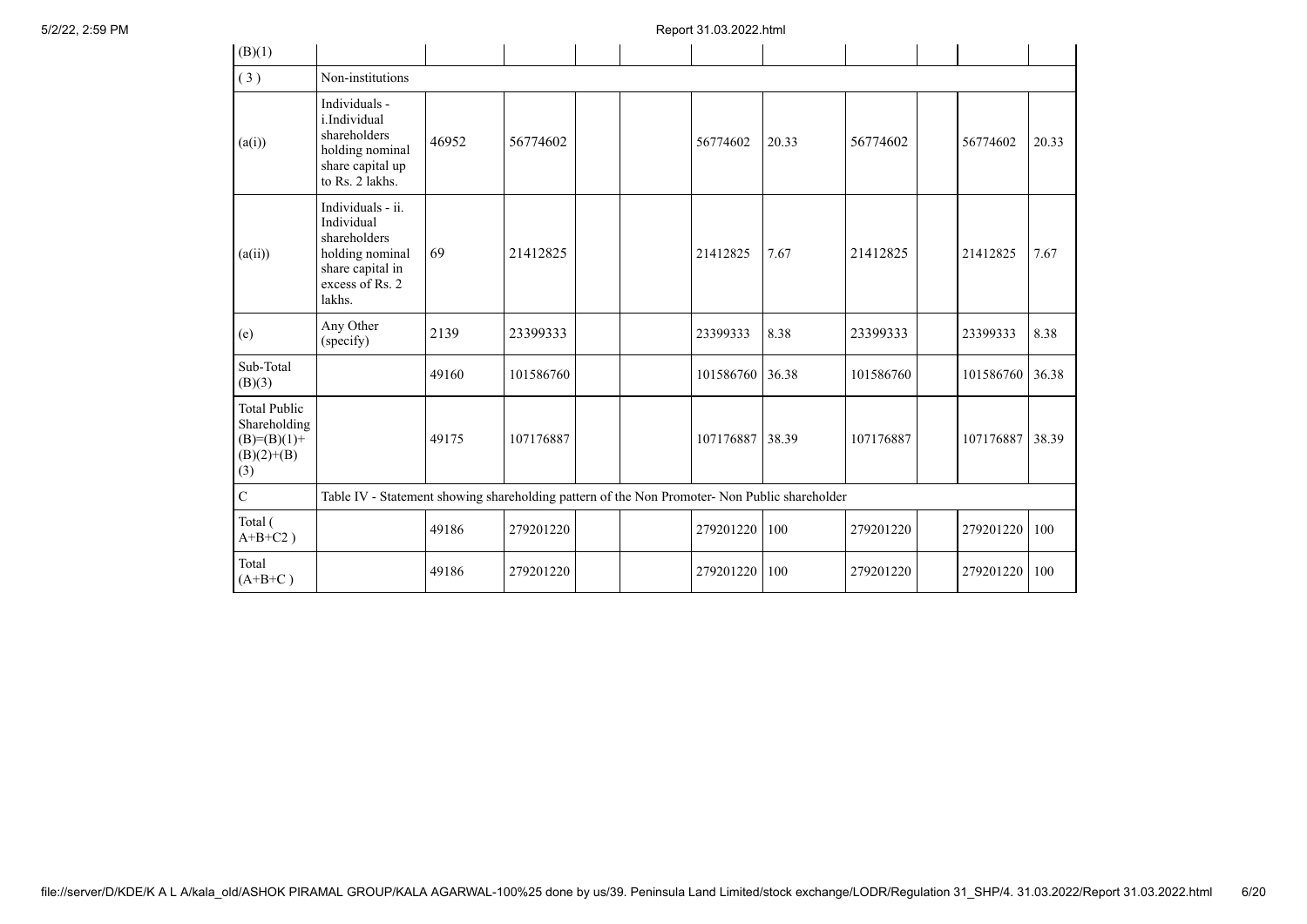|                                                                                         |                                                      |                                                                                      |                                                             | Table II - Statement showing shareholding pattern of the Promoter and Promoter Group |  |                                                  |                                                                               |                                                  |                                       |  |  |
|-----------------------------------------------------------------------------------------|------------------------------------------------------|--------------------------------------------------------------------------------------|-------------------------------------------------------------|--------------------------------------------------------------------------------------|--|--------------------------------------------------|-------------------------------------------------------------------------------|--------------------------------------------------|---------------------------------------|--|--|
| Sr.                                                                                     | No. Of<br><b>Shares</b><br>Underlying<br>Outstanding | No. of<br><b>Shares</b><br>Underlying                                                | No. Of Shares<br>Underlying<br>Outstanding                  | Shareholding, as a %<br>assuming full conversion of<br>convertible securities (as a  |  | Number of<br>Locked in<br>shares (XII)           | Number of<br><b>Shares</b><br>pledged or<br>otherwise<br>encumbered<br>(XIII) |                                                  | Number of<br>equity shares<br>held in |  |  |
|                                                                                         | convertible<br>securities<br>(X)                     | Outstanding<br>Warrants<br>$(X_i)$                                                   | convertible<br>securities and<br>No. Of Warrants<br>(Xi)(a) | percentage of diluted share<br>capital) $(XI) = (VII)+(X) As$<br>a % of $(A+B+C2)$   |  | As a<br>$%$ of<br>total<br>Shares<br>held<br>(b) | No.<br>(a)                                                                    | As a<br>$%$ of<br>total<br>Shares<br>held<br>(b) | dematerialized<br>form $(XIV)$        |  |  |
| A                                                                                       |                                                      | Table II - Statement showing shareholding pattern of the Promoter and Promoter Group |                                                             |                                                                                      |  |                                                  |                                                                               |                                                  |                                       |  |  |
| (1)                                                                                     | Indian                                               |                                                                                      |                                                             |                                                                                      |  |                                                  |                                                                               |                                                  |                                       |  |  |
| (a)                                                                                     |                                                      |                                                                                      |                                                             | 60.17                                                                                |  |                                                  |                                                                               |                                                  | 167996827                             |  |  |
| (d)                                                                                     |                                                      |                                                                                      |                                                             | 1.44                                                                                 |  |                                                  |                                                                               |                                                  | 4027506                               |  |  |
| Sub-Total (A)<br>(1)                                                                    |                                                      |                                                                                      |                                                             | 61.61                                                                                |  |                                                  |                                                                               |                                                  | 172024333                             |  |  |
| (2)                                                                                     | Foreign                                              |                                                                                      |                                                             |                                                                                      |  |                                                  |                                                                               |                                                  |                                       |  |  |
| Total<br>Shareholding<br>of Promoter<br>and Promoter<br>Group $(A)=$<br>$(A)(1)+(A)(2)$ |                                                      |                                                                                      |                                                             | 61.61                                                                                |  |                                                  |                                                                               |                                                  | 172024333                             |  |  |
| B                                                                                       |                                                      |                                                                                      |                                                             | Table III - Statement showing shareholding pattern of the Public shareholder         |  |                                                  |                                                                               |                                                  |                                       |  |  |
| (1)                                                                                     | Institutions                                         |                                                                                      |                                                             |                                                                                      |  |                                                  |                                                                               |                                                  |                                       |  |  |
| (a)                                                                                     |                                                      |                                                                                      |                                                             | $\boldsymbol{0}$                                                                     |  |                                                  |                                                                               |                                                  | $\mathbf{0}$                          |  |  |
| (e)                                                                                     |                                                      |                                                                                      |                                                             | $\theta$                                                                             |  |                                                  |                                                                               |                                                  | 1238                                  |  |  |
| (f)                                                                                     |                                                      |                                                                                      |                                                             | 0.26                                                                                 |  |                                                  |                                                                               |                                                  | 696954                                |  |  |
| (g)                                                                                     |                                                      |                                                                                      |                                                             | 1.74                                                                                 |  |                                                  |                                                                               |                                                  | 4870230                               |  |  |
| Sub-Total (B)<br>(1)                                                                    |                                                      |                                                                                      |                                                             | $\overline{2}$                                                                       |  |                                                  |                                                                               |                                                  | 5568422                               |  |  |
| (3)                                                                                     | Non-institutions                                     |                                                                                      |                                                             |                                                                                      |  |                                                  |                                                                               |                                                  |                                       |  |  |
|                                                                                         |                                                      |                                                                                      |                                                             |                                                                                      |  |                                                  |                                                                               |                                                  |                                       |  |  |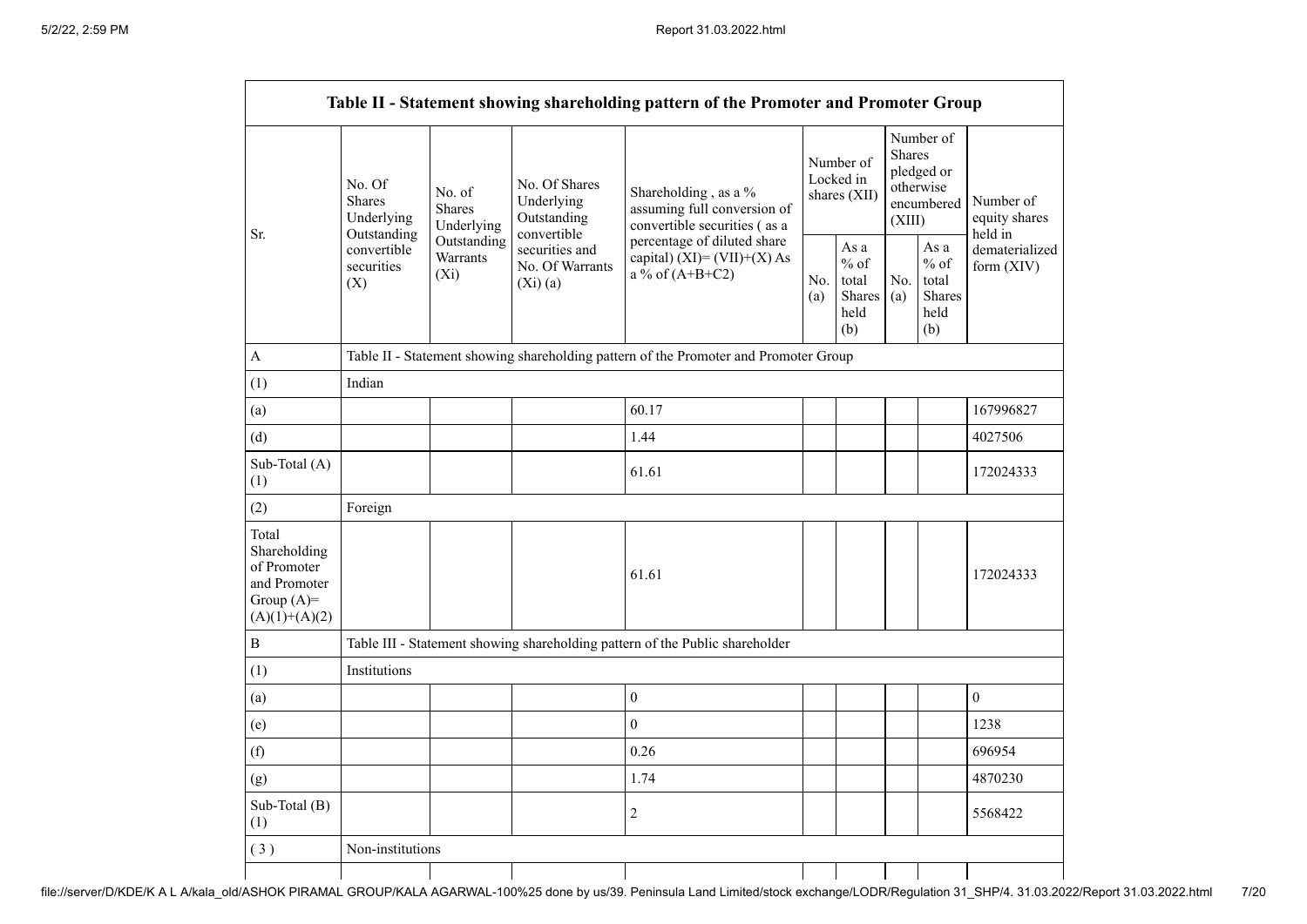| (a(i))                                                                    |  | 20.33                                                                                         |  |  | 54307962  |
|---------------------------------------------------------------------------|--|-----------------------------------------------------------------------------------------------|--|--|-----------|
| (a(ii))                                                                   |  | 7.67                                                                                          |  |  | 21144160  |
| (e)                                                                       |  | 8.38                                                                                          |  |  | 23319257  |
| Sub-Total $(B)$<br>(3)                                                    |  | 36.38                                                                                         |  |  | 98771379  |
| <b>Total Public</b><br>Shareholding<br>$(B)= (B)(1) +$<br>$(B)(2)+(B)(3)$ |  | 38.39                                                                                         |  |  | 104339801 |
| $\mathcal{C}$                                                             |  | Table IV - Statement showing shareholding pattern of the Non Promoter- Non Public shareholder |  |  |           |
| Total (<br>$A+B+C2$ )                                                     |  | 100                                                                                           |  |  | 276364134 |
| Total $(A+B+C)$                                                           |  | 100                                                                                           |  |  | 276364134 |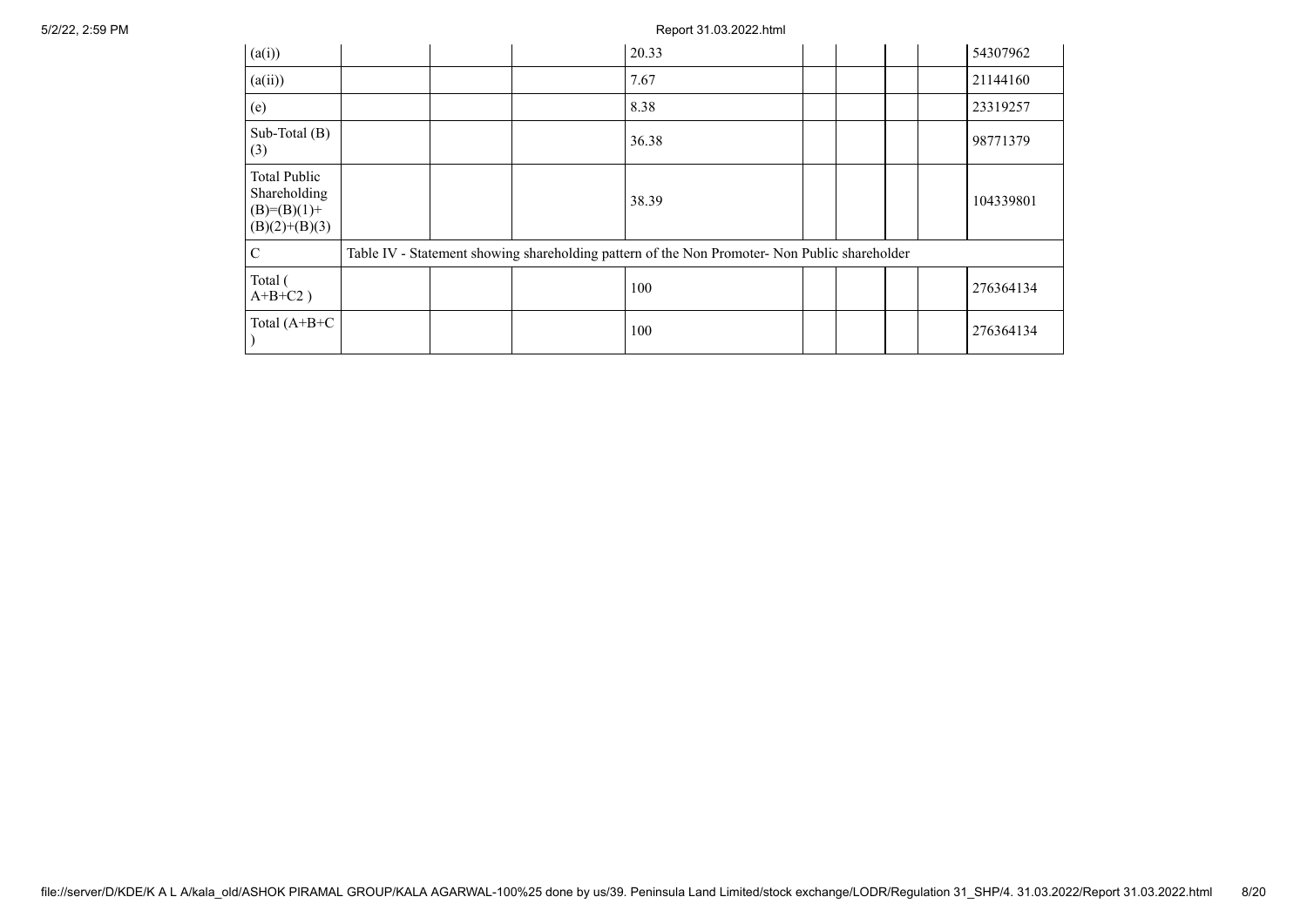| <b>Individuals/Hindu undivided Family</b>                                                                            |                              |                                               |                   |                         |                                          |                                             |                                    |  |
|----------------------------------------------------------------------------------------------------------------------|------------------------------|-----------------------------------------------|-------------------|-------------------------|------------------------------------------|---------------------------------------------|------------------------------------|--|
| Searial No.                                                                                                          | $\mathbf{1}$                 | $\overline{2}$                                | $\overline{3}$    | $\overline{4}$          | 5                                        | 6                                           | $\boldsymbol{7}$                   |  |
| Name of the<br>Shareholders (I)                                                                                      | <b>URVI ASHOK</b><br>PIRAMAL | <b>JAYDEV</b><br><b>MUKUND</b><br><b>MODY</b> | Urvi Piramal<br>A | Rajeev Ashok<br>Piramal | <b>NANDAN</b><br><b>ASHOK</b><br>PIRAMAL | <b>HARSHVARDHAN</b><br><b>ASHOK PIRAMAL</b> | <b>KALPANA</b><br><b>SINGHANIA</b> |  |
| PAN(II)                                                                                                              | AACTA4230A                   | AFJPM7431F                                    | AAJPP8861F        | AAEPP7727R              | AFWPP9313E                               | AAEPP7728A                                  | ABXPS4726R                         |  |
| No. of fully paid<br>up equity shares<br>held (IV)                                                                   | 120310717                    | 41800000                                      | 3092015           | 921365                  | 921365                                   | 921365                                      | 30000                              |  |
| No. Of Partly paid-<br>up equity shares<br>held(V)                                                                   |                              |                                               |                   |                         |                                          |                                             |                                    |  |
| No. Of shares<br>underlying<br>Depository<br>Receipts (VI)                                                           |                              |                                               |                   |                         |                                          |                                             |                                    |  |
| Total nos. shares<br>held $(VII) = (IV) +$<br>$(V)$ + $(VI)$                                                         | 120310717                    | 41800000                                      | 3092015           | 921365                  | 921365                                   | 921365                                      | 30000                              |  |
| Shareholding as a<br>% of total no. of<br>shares (calculated<br>as per SCRR,<br>1957) (VIII) As a<br>% of $(A+B+C2)$ | 43.09                        | 14.97                                         | 1.11              | 0.33                    | 0.33                                     | 0.33                                        | 0.01                               |  |
| Number of Voting Rights held in each class of securities (IX)                                                        |                              |                                               |                   |                         |                                          |                                             |                                    |  |
| Class eg:X                                                                                                           | 120310717                    | 41800000                                      | 3092015           | 921365                  | 921365                                   | 921365                                      | 30000                              |  |
| Class eg:y                                                                                                           |                              |                                               |                   |                         |                                          |                                             |                                    |  |
| Total                                                                                                                | 120310717                    | 41800000                                      | 3092015           | 921365                  | 921365                                   | 921365                                      | 30000                              |  |
| Total as a % of<br><b>Total Voting rights</b>                                                                        | 43.09                        | 14.97                                         | 1.11              | 0.33                    | 0.33                                     | 0.33                                        | 0.01                               |  |
| No. Of Shares<br>Underlying<br>Outstanding<br>convertible<br>securities $(X)$                                        |                              |                                               |                   |                         |                                          |                                             |                                    |  |
| No. of Shares<br>Underlying                                                                                          |                              |                                               |                   |                         |                                          |                                             |                                    |  |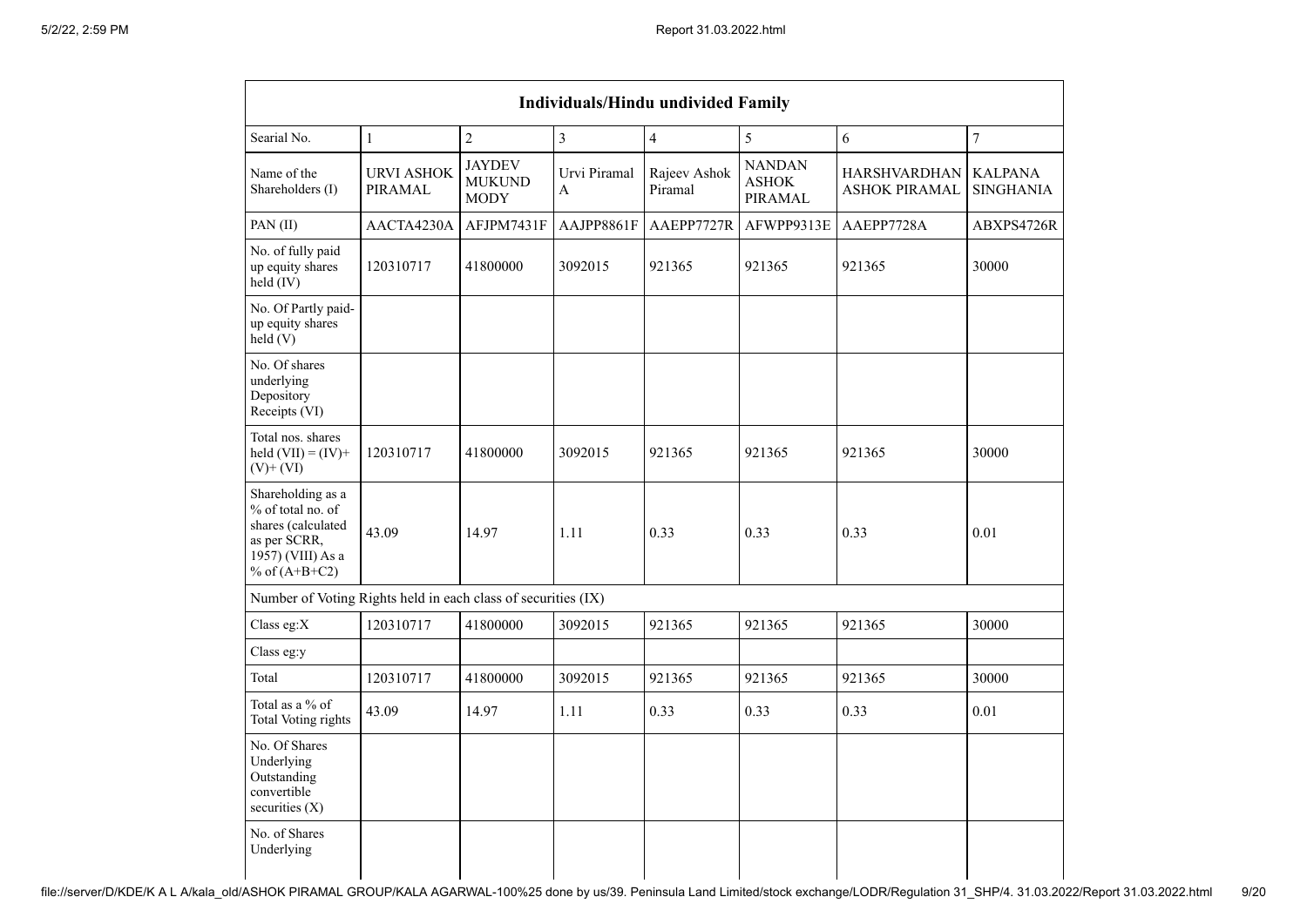| Outstanding<br>Warrants (Xi)                                                                                                                                                             |           |                   |          |          |          |                |                   |
|------------------------------------------------------------------------------------------------------------------------------------------------------------------------------------------|-----------|-------------------|----------|----------|----------|----------------|-------------------|
| No. Of Shares<br>Underlying<br>Outstanding<br>convertible<br>securities and No.<br>Of Warrants (Xi)<br>(a)                                                                               |           |                   |          |          |          |                |                   |
| Shareholding, as a<br>% assuming full<br>conversion of<br>convertible<br>securities (as a<br>percentage of<br>diluted share<br>capital) (XI)=<br>$(VII)+(Xi)(a)$ As a<br>% of $(A+B+C2)$ | 43.09     | 14.97             | 1.11     | 0.33     | 0.33     | 0.33           | 0.01              |
| Number of Locked in shares (XII)                                                                                                                                                         |           |                   |          |          |          |                |                   |
| No. $(a)$                                                                                                                                                                                |           |                   |          |          |          |                |                   |
| As a % of total<br>Shares held (b)                                                                                                                                                       |           |                   |          |          |          |                |                   |
| Number of Shares pledged or otherwise encumbered (XIII)                                                                                                                                  |           |                   |          |          |          |                |                   |
| No. (a)                                                                                                                                                                                  |           |                   |          |          |          |                |                   |
| As a % of total<br>Shares held (b)                                                                                                                                                       |           |                   |          |          |          |                |                   |
| Number of equity<br>shares held in<br>dematerialized<br>form (XIV)                                                                                                                       | 120310717 | 41800000          | 3092015  | 921365   | 921365   | 921365         | 30000             |
| Reason for not providing PAN                                                                                                                                                             |           |                   |          |          |          |                |                   |
| Reason for not<br>providing PAN                                                                                                                                                          |           |                   |          |          |          |                |                   |
| Shareholder type                                                                                                                                                                         | Promoter  | Promoter<br>Group | Promoter | Promoter | Promoter | Promoter Group | Promoter<br>Group |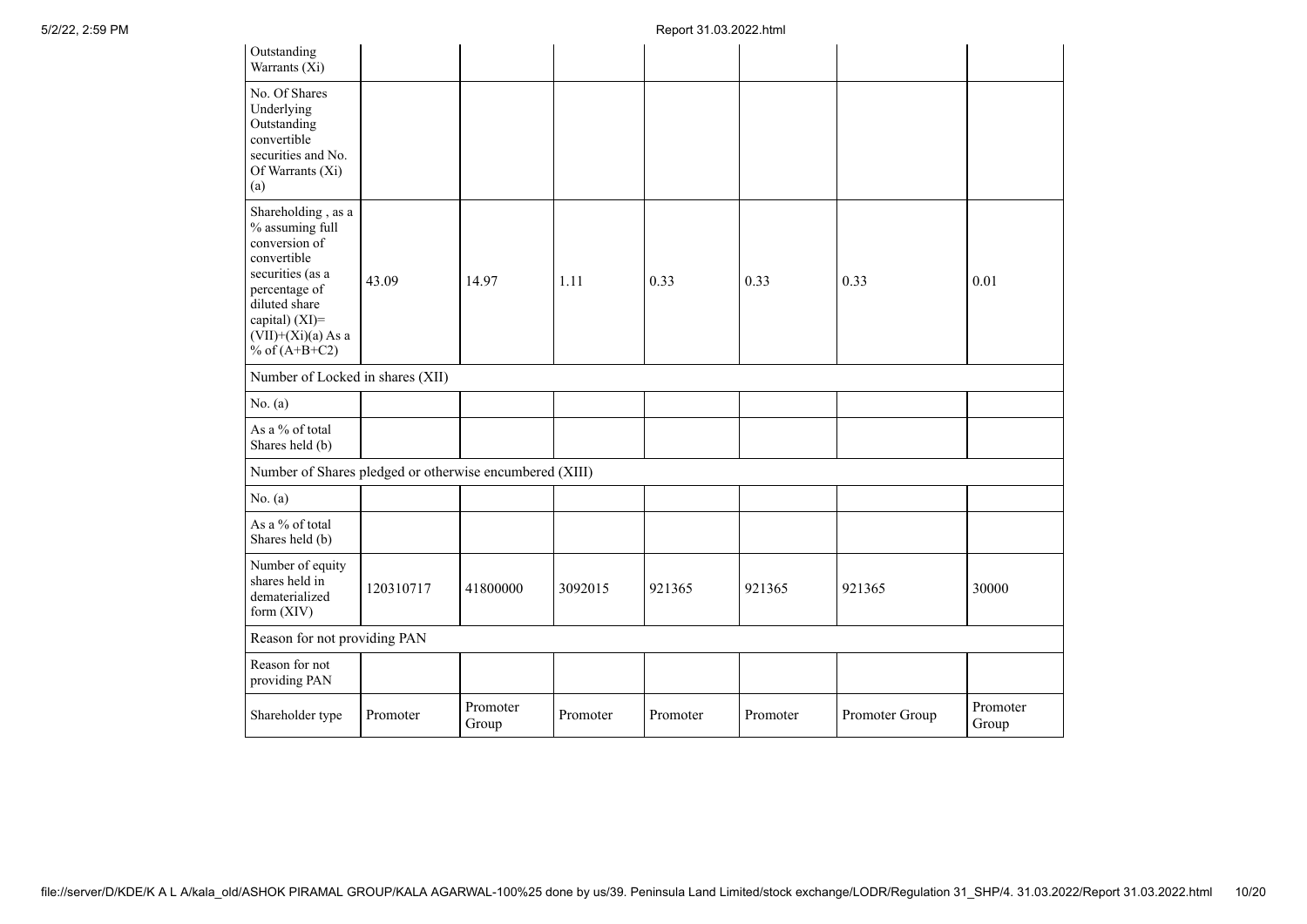|                                                                                                                      | <b>Individuals/Hindu undivided Family</b>                     |
|----------------------------------------------------------------------------------------------------------------------|---------------------------------------------------------------|
| Searial No.                                                                                                          |                                                               |
| Name of the<br>Shareholders (I)                                                                                      | Click here to go back                                         |
| PAN(II)                                                                                                              | Total                                                         |
| No. of fully paid<br>up equity shares<br>$held$ (IV)                                                                 | 167996827                                                     |
| No. Of Partly paid-<br>up equity shares<br>held(V)                                                                   |                                                               |
| No. Of shares<br>underlying<br>Depository<br>Receipts (VI)                                                           |                                                               |
| Total nos. shares<br>held $(VII) = (IV) +$<br>$(V)$ + $(VI)$                                                         | 167996827                                                     |
| Shareholding as a<br>% of total no. of<br>shares (calculated<br>as per SCRR,<br>1957) (VIII) As a<br>% of $(A+B+C2)$ | 60.17                                                         |
|                                                                                                                      | Number of Voting Rights held in each class of securities (IX) |
| Class eg:X                                                                                                           | 167996827                                                     |
| Class eg:y                                                                                                           |                                                               |
| Total                                                                                                                | 167996827                                                     |
| Total as a % of<br><b>Total Voting rights</b>                                                                        | 60.17                                                         |
| No. Of Shares<br>Underlying<br>Outstanding<br>convertible<br>securities (X)                                          |                                                               |
| No. of Shares<br>Underlying<br>Outstanding<br>Warrants $(X_i)$                                                       |                                                               |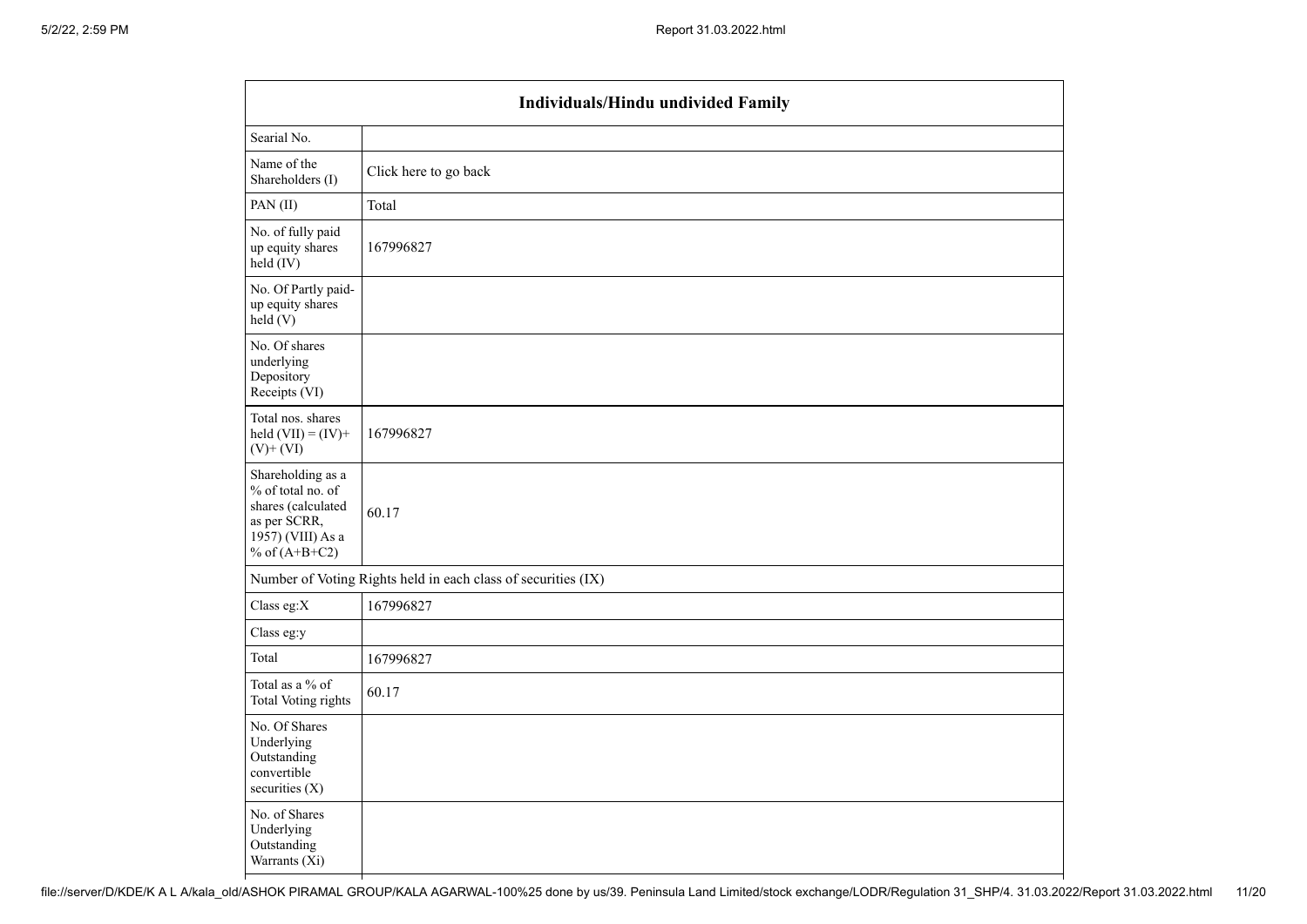| No. Of Shares<br>Underlying<br>Outstanding<br>convertible<br>securities and No.<br>Of Warrants (Xi)<br>(a)                                                                               |                                                         |
|------------------------------------------------------------------------------------------------------------------------------------------------------------------------------------------|---------------------------------------------------------|
| Shareholding, as a<br>% assuming full<br>conversion of<br>convertible<br>securities (as a<br>percentage of<br>diluted share<br>capital) (XI)=<br>$(VII)+(Xi)(a)$ As a<br>% of $(A+B+C2)$ | 60.17                                                   |
| Number of Locked in shares (XII)                                                                                                                                                         |                                                         |
| No. (a)                                                                                                                                                                                  |                                                         |
| As a % of total<br>Shares held (b)                                                                                                                                                       |                                                         |
|                                                                                                                                                                                          | Number of Shares pledged or otherwise encumbered (XIII) |
| No. (a)                                                                                                                                                                                  |                                                         |
| As a % of total<br>Shares held (b)                                                                                                                                                       |                                                         |
| Number of equity<br>shares held in<br>dematerialized<br>form (XIV)                                                                                                                       | 167996827                                               |
| Reason for not providing PAN                                                                                                                                                             |                                                         |
| Reason for not<br>providing PAN                                                                                                                                                          |                                                         |
| Shareholder type                                                                                                                                                                         |                                                         |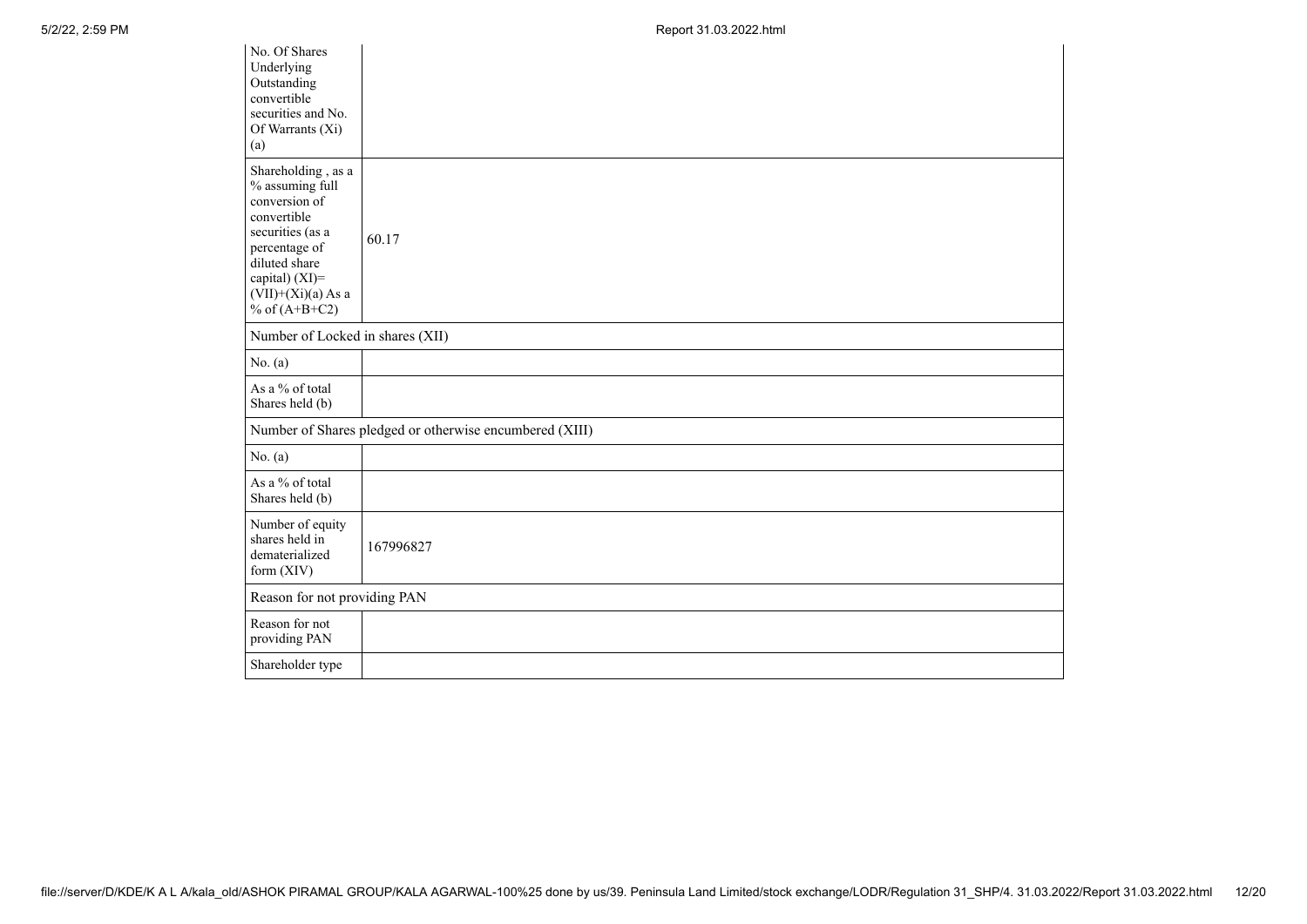| Any Other (specify)                                                                                                  |                                                               |                                                              |                                                         |                                                                |                             |  |  |  |  |  |
|----------------------------------------------------------------------------------------------------------------------|---------------------------------------------------------------|--------------------------------------------------------------|---------------------------------------------------------|----------------------------------------------------------------|-----------------------------|--|--|--|--|--|
| $\overline{2}$<br>$\mathbf{1}$<br>$\overline{\mathbf{3}}$<br>$\overline{4}$<br>Searial No.                           |                                                               |                                                              |                                                         |                                                                |                             |  |  |  |  |  |
| Category                                                                                                             | Trusts                                                        |                                                              | Trusts                                                  | <b>Bodies Corporate</b>                                        | Click<br>here to go<br>back |  |  |  |  |  |
| Name of the<br>Shareholders (I)                                                                                      | <b>ANJALI MODY</b><br><b>FAMILY PRIVATE</b><br><b>LIMITED</b> | <b>ADITI MODY</b><br><b>FAMILY PRIVATE</b><br><b>LIMITED</b> | AARTI PANDIT<br><b>FAMILY PRIVATE</b><br><b>LIMITED</b> | <b>POWERJET CARRIERS</b><br>AND TRANSPORTERS PVT<br><b>LTD</b> |                             |  |  |  |  |  |
| PAN(II)                                                                                                              | AACTA7565N                                                    | AACTA6703A                                                   | AACTA7012Q                                              | AAECP7951J                                                     | Total                       |  |  |  |  |  |
| No. of the<br>Shareholders (I)                                                                                       | $\mathbf{1}$                                                  | $\mathbf{1}$                                                 | $\mathbf{1}$                                            | $\mathbf{1}$                                                   | $\overline{4}$              |  |  |  |  |  |
| No. of fully paid<br>up equity shares<br>$held$ (IV)                                                                 | 1324000                                                       | 1324000                                                      | 1313092                                                 | 66414                                                          | 4027506                     |  |  |  |  |  |
| No. Of Partly paid-<br>up equity shares<br>held(V)                                                                   |                                                               |                                                              |                                                         |                                                                |                             |  |  |  |  |  |
| No. Of shares<br>underlying<br>Depository<br>Receipts (VI)                                                           |                                                               |                                                              |                                                         |                                                                |                             |  |  |  |  |  |
| Total nos. shares<br>held $(VII) = (IV) +$<br>$(V)$ + $(VI)$                                                         | 1324000                                                       | 1324000                                                      | 1313092                                                 | 66414                                                          | 4027506                     |  |  |  |  |  |
| Shareholding as a<br>% of total no. of<br>shares (calculated<br>as per SCRR,<br>1957) (VIII) As a<br>% of $(A+B+C2)$ | 0.47                                                          | 0.47                                                         | 0.47                                                    | 0.02                                                           | 1.44                        |  |  |  |  |  |
|                                                                                                                      | Number of Voting Rights held in each class of securities (IX) |                                                              |                                                         |                                                                |                             |  |  |  |  |  |
| Class eg: X                                                                                                          | 1324000                                                       | 1324000                                                      | 1313092                                                 | 66414                                                          | 4027506                     |  |  |  |  |  |
| Class eg:y                                                                                                           |                                                               |                                                              |                                                         |                                                                |                             |  |  |  |  |  |
| Total                                                                                                                | 1324000                                                       | 1324000                                                      | 1313092                                                 | 66414                                                          | 4027506                     |  |  |  |  |  |
| Total as a % of<br>Total Voting rights                                                                               | 0.47                                                          | 0.47                                                         | 0.47                                                    | 0.02                                                           | 1.44                        |  |  |  |  |  |
| No. Of Shares                                                                                                        |                                                               |                                                              |                                                         |                                                                |                             |  |  |  |  |  |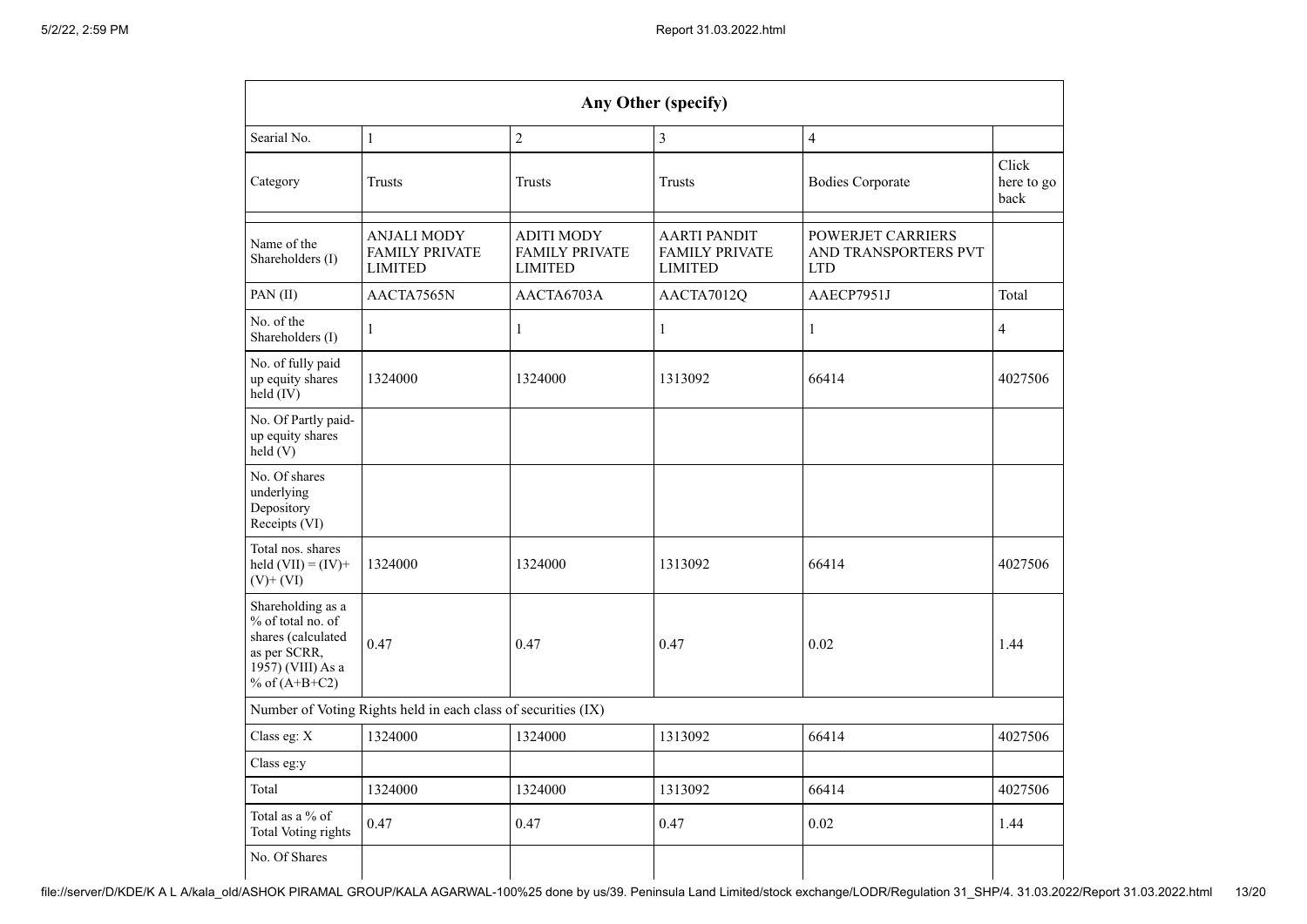| Underlying<br>Outstanding<br>convertible<br>securities $(X)$                                                                                                                         |                                                         |                |                |                |         |
|--------------------------------------------------------------------------------------------------------------------------------------------------------------------------------------|---------------------------------------------------------|----------------|----------------|----------------|---------|
| No. of Shares<br>Underlying<br>Outstanding<br>Warrants (Xi)                                                                                                                          |                                                         |                |                |                |         |
| No. Of Shares<br>Underlying<br>Outstanding<br>convertible<br>securities and No.<br>Of Warrants (Xi)<br>(a)                                                                           |                                                         |                |                |                |         |
| Shareholding, as a<br>% assuming full<br>conversion of<br>convertible<br>securities (as a<br>percentage of<br>diluted share<br>capital) (XI)=<br>$(VII)+(X)$ As a %<br>of $(A+B+C2)$ | 0.47                                                    | 0.47           | 0.47           | 0.02           | 1.44    |
| Number of Locked in shares (XII)                                                                                                                                                     |                                                         |                |                |                |         |
| No. $(a)$                                                                                                                                                                            |                                                         |                |                |                |         |
| As a % of total<br>Shares held (b)                                                                                                                                                   |                                                         |                |                |                |         |
|                                                                                                                                                                                      | Number of Shares pledged or otherwise encumbered (XIII) |                |                |                |         |
| No. $(a)$                                                                                                                                                                            |                                                         |                |                |                |         |
| As a % of total<br>Shares held (b)                                                                                                                                                   |                                                         |                |                |                |         |
| Number of equity<br>shares held in<br>dematerialized<br>form (XIV)                                                                                                                   | 1324000                                                 | 1324000        | 1313092        | 66414          | 4027506 |
| Reason for not providing PAN                                                                                                                                                         |                                                         |                |                |                |         |
| Reason for not<br>providing PAN                                                                                                                                                      |                                                         |                |                |                |         |
| Shareholder type                                                                                                                                                                     | Promoter Group                                          | Promoter Group | Promoter Group | Promoter Group |         |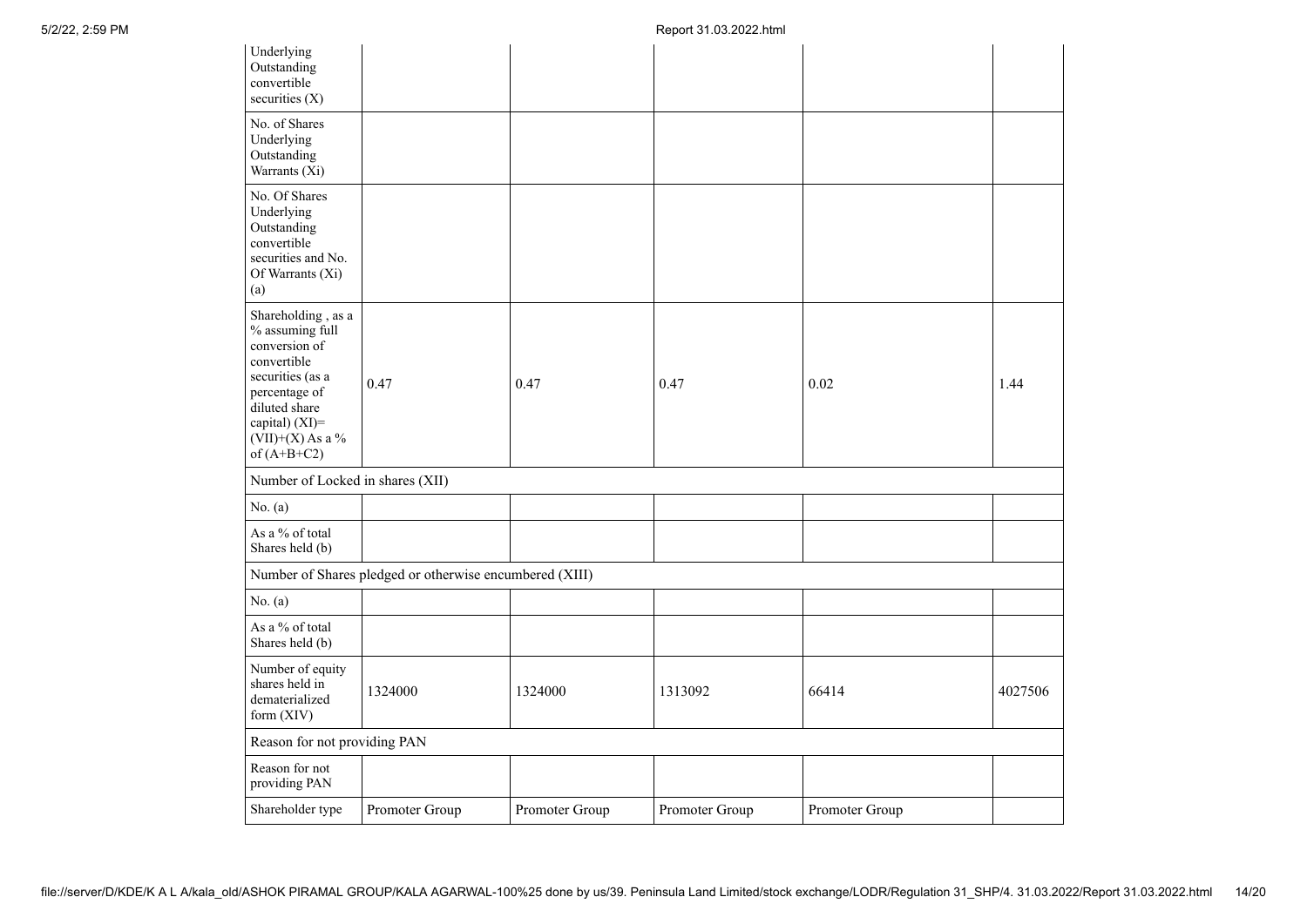| Any Other (specify)                                                                                                  |                                                                                                |            |                            |                     |                                     |                                           |                              |  |  |  |
|----------------------------------------------------------------------------------------------------------------------|------------------------------------------------------------------------------------------------|------------|----------------------------|---------------------|-------------------------------------|-------------------------------------------|------------------------------|--|--|--|
| Searial No.                                                                                                          | $\overline{2}$<br>$\overline{7}$<br>$\overline{3}$<br>6<br>$\mathbf{1}$<br>$\overline{4}$<br>5 |            |                            |                     |                                     |                                           |                              |  |  |  |
| Category                                                                                                             | <b>IEPF</b>                                                                                    | <b>LLP</b> | <b>Bodies</b><br>Corporate | Clearing<br>Members | Director or<br>Director's Relatives | Director or Director's<br>Relatives       | Non-Resident<br>Indian (NRI) |  |  |  |
| Category / More<br>than 1 percentage                                                                                 | Category                                                                                       | Category   | Category                   | Category            | Category                            | More than 1 percentage of<br>shareholding | Category                     |  |  |  |
| Name of the<br>Shareholders (I)                                                                                      |                                                                                                |            |                            |                     |                                     | <b>SUNITA MAHESH</b><br><b>GUPTA</b>      |                              |  |  |  |
| PAN(II)                                                                                                              |                                                                                                |            |                            |                     |                                     | AAQPG7154F                                |                              |  |  |  |
| No. of the<br>Shareholders (I)                                                                                       | 1                                                                                              | 21         | 313                        | 55                  | 5                                   | 1                                         | 362                          |  |  |  |
| No. of fully paid<br>up equity shares<br>held (IV)                                                                   | 2465248                                                                                        | 229403     | 8664214                    | 598159              | 5482196                             | 3220401                                   | 1304528                      |  |  |  |
| No. Of Partly paid-<br>up equity shares<br>held (V)                                                                  |                                                                                                |            |                            |                     |                                     |                                           |                              |  |  |  |
| No. Of shares<br>underlying<br>Depository<br>Receipts (VI)                                                           |                                                                                                |            |                            |                     |                                     |                                           |                              |  |  |  |
| Total nos. shares<br>held $(VII) = (IV) +$<br>$(V)+(VI)$                                                             | 2465248                                                                                        | 229403     | 8664214                    | 598159              | 5482196                             | 3220401                                   | 1304528                      |  |  |  |
| Shareholding as a<br>% of total no. of<br>shares (calculated<br>as per SCRR,<br>1957) (VIII) As a<br>% of $(A+B+C2)$ | 0.88                                                                                           | 0.08       | 3.1                        | 0.21                | 1.96                                | 1.15                                      | 0.47                         |  |  |  |
| Number of Voting Rights held in each class of securities (IX)                                                        |                                                                                                |            |                            |                     |                                     |                                           |                              |  |  |  |
| Class eg: X                                                                                                          | 2465248                                                                                        | 229403     | 8664214                    | 598159              | 5482196                             | 3220401                                   | 1304528                      |  |  |  |
| Class eg:y                                                                                                           |                                                                                                |            |                            |                     |                                     |                                           |                              |  |  |  |
| Total                                                                                                                | 2465248                                                                                        | 229403     | 8664214                    | 598159              | 5482196                             | 3220401                                   | 1304528                      |  |  |  |
| Total as a $\%$ of<br><b>Total Voting rights</b>                                                                     | 0.88                                                                                           | 0.08       | 3.1                        | 0.21                | 1.96                                | 1.15                                      | 0.47                         |  |  |  |
| No. Of Shares                                                                                                        |                                                                                                |            |                            |                     |                                     |                                           |                              |  |  |  |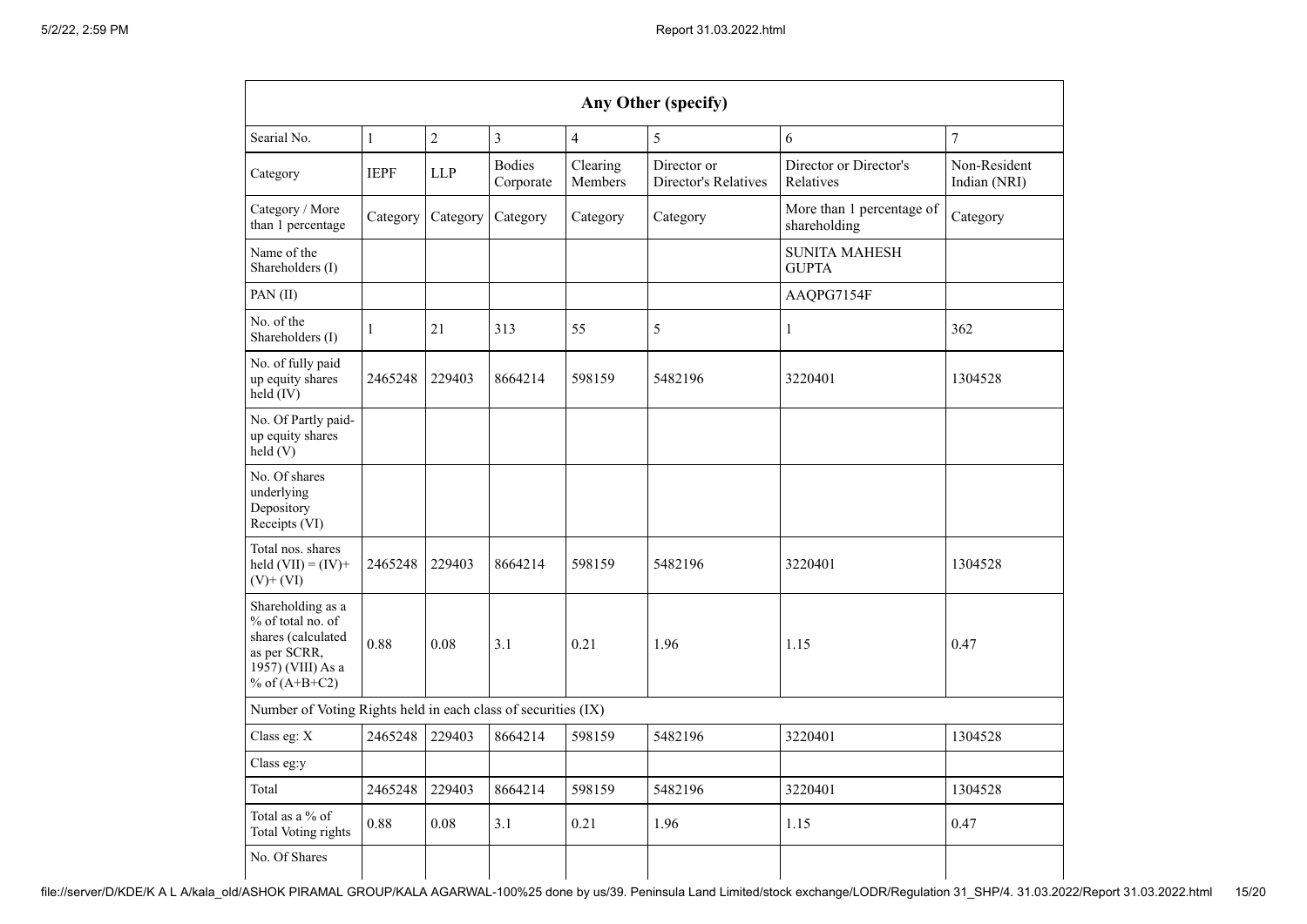| Underlying<br>Outstanding<br>convertible<br>securities (X)                                                                                                                           |         |        |         |        |         |         |         |
|--------------------------------------------------------------------------------------------------------------------------------------------------------------------------------------|---------|--------|---------|--------|---------|---------|---------|
| No. of Shares<br>Underlying<br>Outstanding<br>Warrants (Xi)                                                                                                                          |         |        |         |        |         |         |         |
| No. Of Shares<br>Underlying<br>Outstanding<br>convertible<br>securities and No.<br>Of Warrants (Xi)<br>(a)                                                                           |         |        |         |        |         |         |         |
| Shareholding, as a<br>% assuming full<br>conversion of<br>convertible<br>securities (as a<br>percentage of<br>diluted share<br>capital) (XI)=<br>$(VII)+(X)$ As a %<br>of $(A+B+C2)$ | 0.88    | 0.08   | 3.1     | 0.21   | 1.96    | 1.15    | 0.47    |
| Number of Locked in shares (XII)                                                                                                                                                     |         |        |         |        |         |         |         |
| No. $(a)$                                                                                                                                                                            |         |        |         |        |         |         |         |
| As a % of total<br>Shares held (b)                                                                                                                                                   |         |        |         |        |         |         |         |
| Number of equity<br>shares held in<br>dematerialized<br>form (XIV)                                                                                                                   | 2465248 | 229403 | 8620389 | 598159 | 5482196 | 3220401 | 1268277 |
| Reason for not providing PAN                                                                                                                                                         |         |        |         |        |         |         |         |
| Reason for not<br>providing PAN                                                                                                                                                      |         |        |         |        |         |         |         |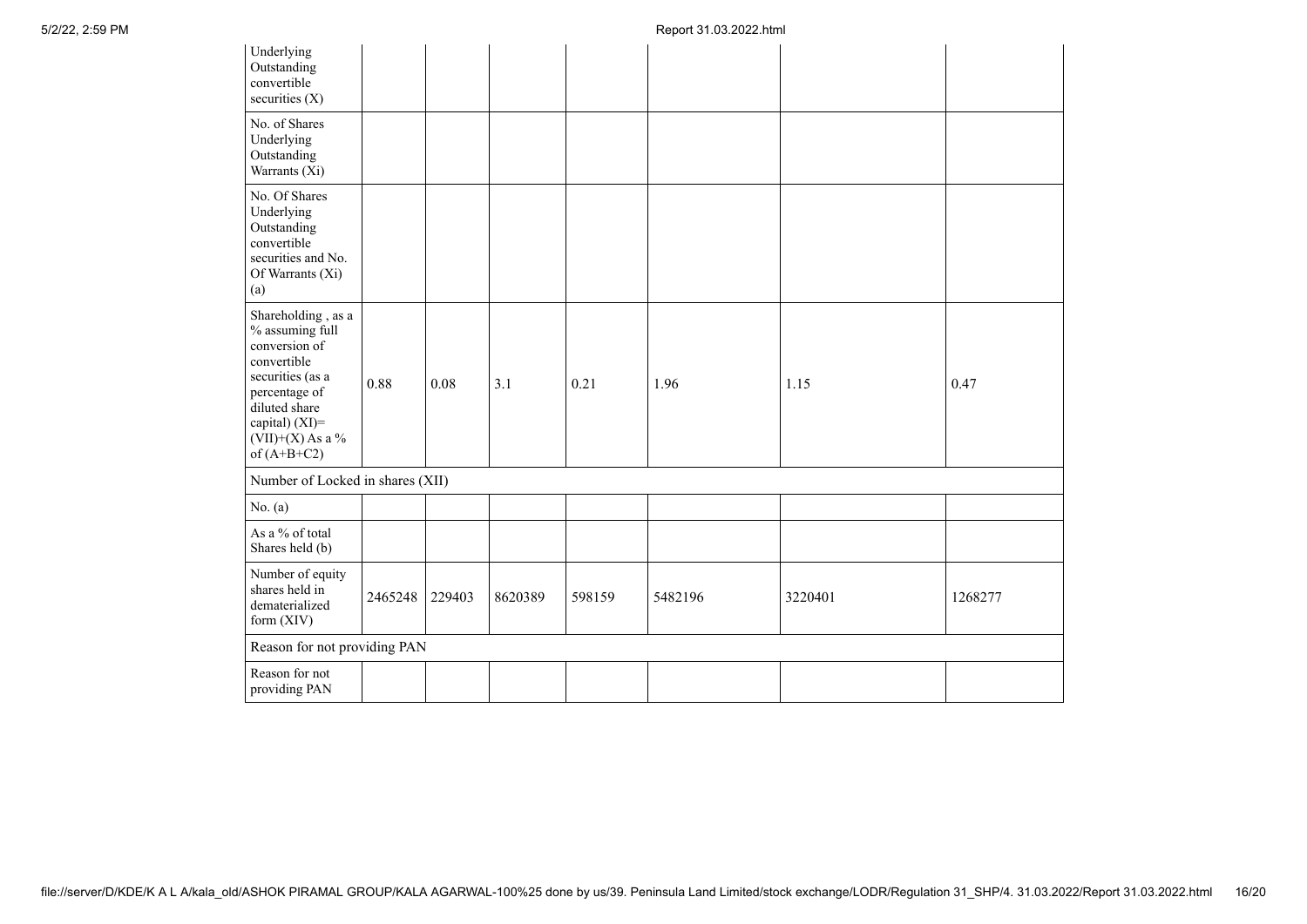| Any Other (specify)                                                                                                  |                                                               |                |             |                       |  |  |  |  |  |  |
|----------------------------------------------------------------------------------------------------------------------|---------------------------------------------------------------|----------------|-------------|-----------------------|--|--|--|--|--|--|
| Searial No.                                                                                                          | $\,8\,$                                                       | 10             |             |                       |  |  |  |  |  |  |
| Category                                                                                                             | Overseas Corporate Bodies                                     | <b>Trusts</b>  | ${\rm HUF}$ |                       |  |  |  |  |  |  |
| Category / More<br>than 1 percentage                                                                                 | Category                                                      | Category       | Category    |                       |  |  |  |  |  |  |
| Name of the<br>Shareholders (I)                                                                                      |                                                               |                |             | Click here to go back |  |  |  |  |  |  |
| PAN(II)                                                                                                              |                                                               |                |             | Total                 |  |  |  |  |  |  |
| No. of the<br>Shareholders (I)                                                                                       | $\mathbf{1}$                                                  | $\overline{c}$ | 1379        | 2139                  |  |  |  |  |  |  |
| No. of fully paid<br>up equity shares<br>held (IV)                                                                   | 50                                                            | 22400          | 4633135     | 23399333              |  |  |  |  |  |  |
| No. Of Partly paid-<br>up equity shares<br>held(V)                                                                   |                                                               |                |             |                       |  |  |  |  |  |  |
| No. Of shares<br>underlying<br>Depository<br>Receipts (VI)                                                           |                                                               |                |             |                       |  |  |  |  |  |  |
| Total nos. shares<br>held $(VII) = (IV) +$<br>$(V)$ + $(VI)$                                                         | 50                                                            | 22400          | 4633135     | 23399333              |  |  |  |  |  |  |
| Shareholding as a<br>% of total no. of<br>shares (calculated<br>as per SCRR,<br>1957) (VIII) As a<br>% of $(A+B+C2)$ | $\boldsymbol{0}$                                              | 0.01           | 1.66        | 8.37                  |  |  |  |  |  |  |
|                                                                                                                      | Number of Voting Rights held in each class of securities (IX) |                |             |                       |  |  |  |  |  |  |
| Class eg: X                                                                                                          | 50                                                            | 22400          | 4633135     | 23399333              |  |  |  |  |  |  |
| Class eg:y                                                                                                           |                                                               |                |             |                       |  |  |  |  |  |  |
| Total                                                                                                                | 50                                                            | 22400          | 4633135     | 23399333              |  |  |  |  |  |  |
| Total as a % of<br>Total Voting rights                                                                               | $\boldsymbol{0}$                                              | 0.01           | 1.66        | 8.37                  |  |  |  |  |  |  |
| No. Of Shares<br>Underlying<br>Outstanding                                                                           |                                                               |                |             |                       |  |  |  |  |  |  |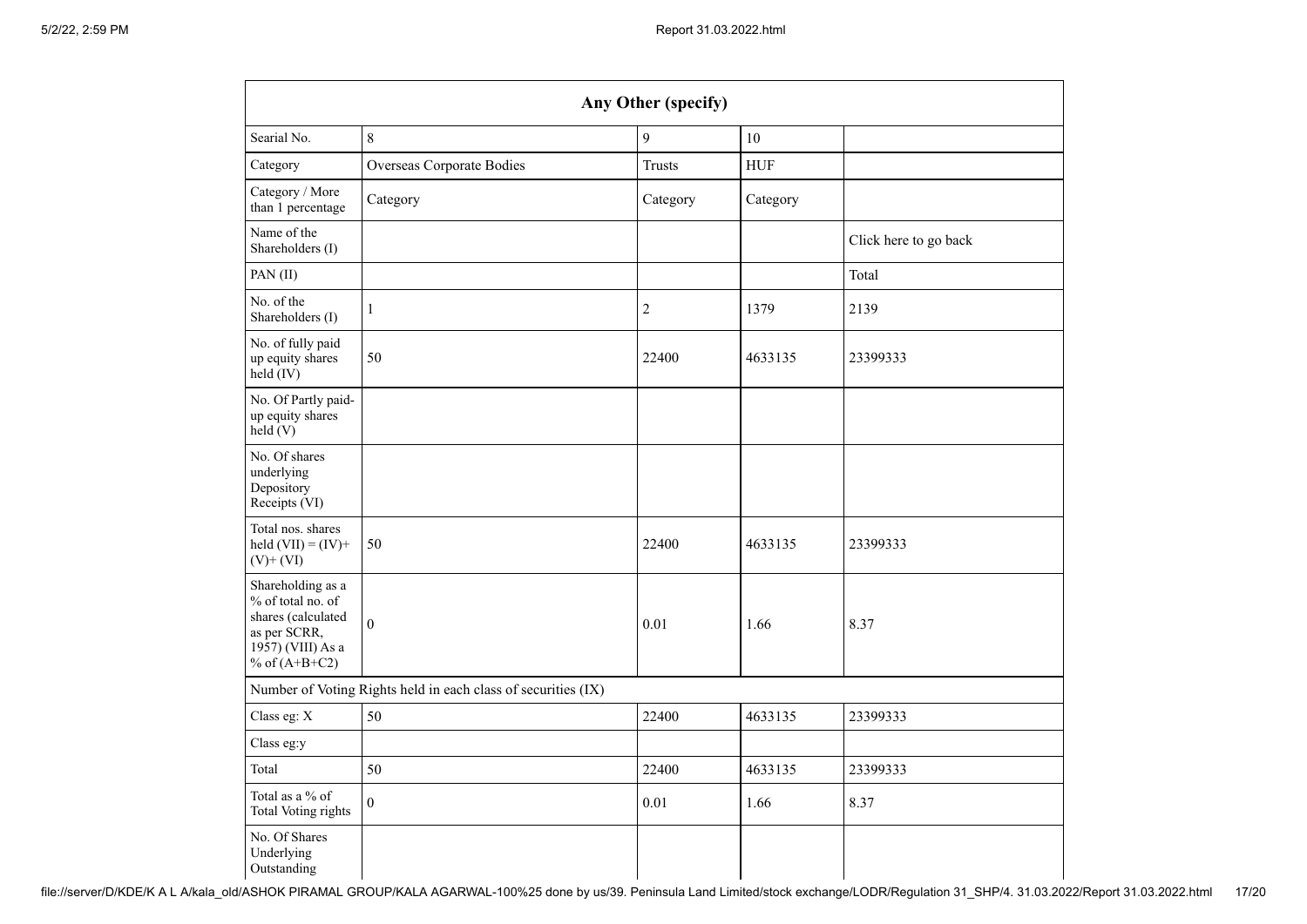| convertible<br>securities (X)                                                                                                                                                        |              |       |         |          |
|--------------------------------------------------------------------------------------------------------------------------------------------------------------------------------------|--------------|-------|---------|----------|
| No. of Shares<br>Underlying<br>Outstanding<br>Warrants (Xi)                                                                                                                          |              |       |         |          |
| No. Of Shares<br>Underlying<br>Outstanding<br>convertible<br>securities and No.<br>Of Warrants (Xi)<br>(a)                                                                           |              |       |         |          |
| Shareholding, as a<br>% assuming full<br>conversion of<br>convertible<br>securities (as a<br>percentage of<br>diluted share<br>capital) (XI)=<br>$(VII)+(X)$ As a %<br>of $(A+B+C2)$ | $\mathbf{0}$ | 0.01  | 1.66    | 8.37     |
| Number of Locked in shares (XII)                                                                                                                                                     |              |       |         |          |
| No. (a)                                                                                                                                                                              |              |       |         |          |
| As a % of total<br>Shares held (b)                                                                                                                                                   |              |       |         |          |
| Number of equity<br>shares held in<br>dematerialized<br>form (XIV)                                                                                                                   | 50           | 22400 | 4633135 | 23319257 |
| Reason for not providing PAN                                                                                                                                                         |              |       |         |          |
| Reason for not<br>providing PAN                                                                                                                                                      |              |       |         |          |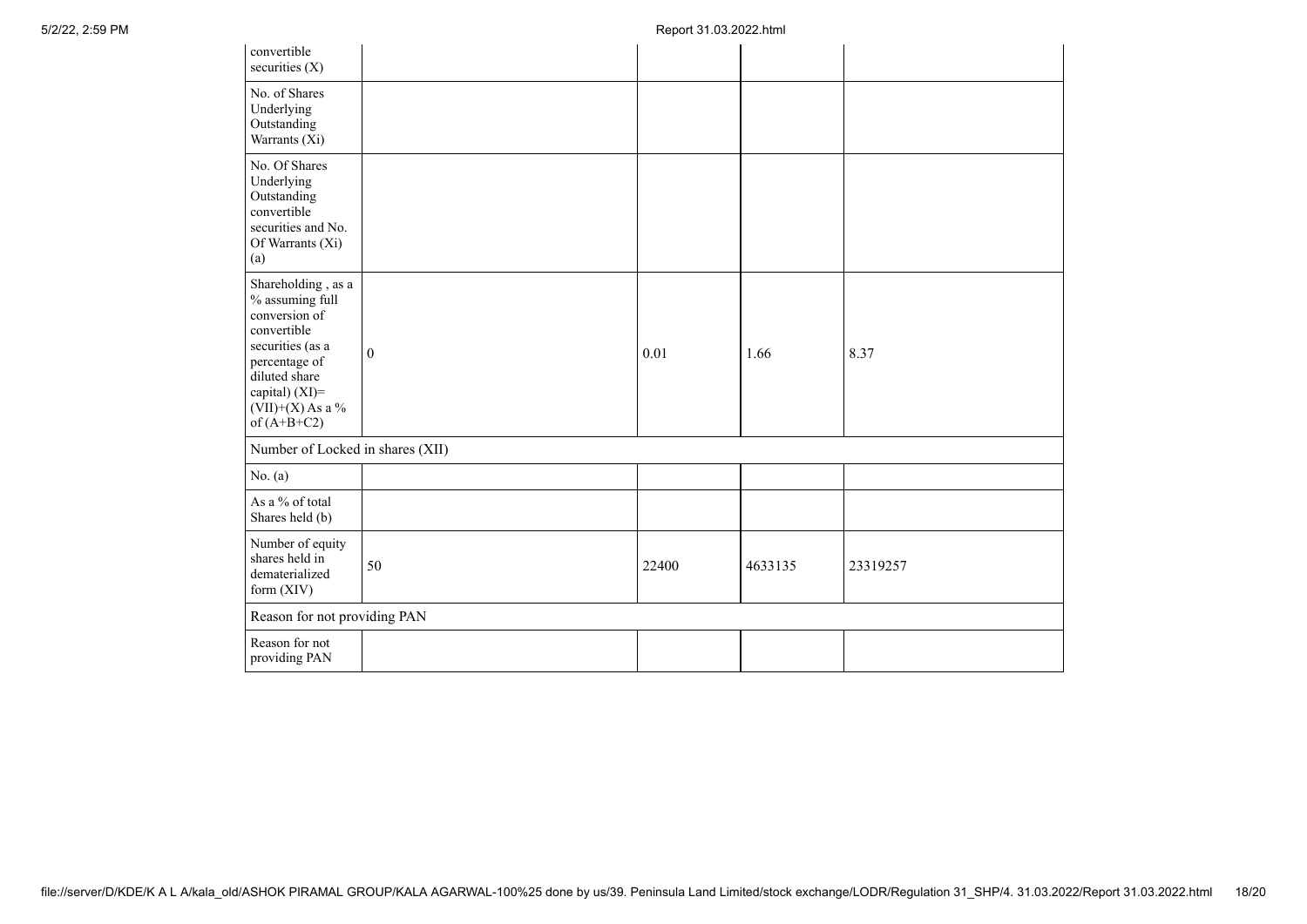|                |                                                                                 |            |                                          |             |                                                                       |                                                                                 | significant beneficial owners |                                                              |             |                                                                                                           |              |                       |                                                                        |                           |                                         |
|----------------|---------------------------------------------------------------------------------|------------|------------------------------------------|-------------|-----------------------------------------------------------------------|---------------------------------------------------------------------------------|-------------------------------|--------------------------------------------------------------|-------------|-----------------------------------------------------------------------------------------------------------|--------------|-----------------------|------------------------------------------------------------------------|---------------------------|-----------------------------------------|
|                | Details of the SBO                                                              |            |                                          |             |                                                                       | Details of the registered owner                                                 |                               |                                                              |             | Details of holding/ exercise of right of the SBO in<br>the reporting company, whether direct or indirect* |              |                       |                                                                        |                           |                                         |
|                |                                                                                 |            | Passport                                 |             |                                                                       |                                                                                 |                               | Passport                                                     |             |                                                                                                           |              | Whether by virtue of: |                                                                        |                           |                                         |
| Sr.<br>No.     | Name                                                                            | PAN        | No. in<br>case of<br>foreign<br>national | Nationality | Nationality<br>(Applicable<br>in case of<br>Any other<br>is selected) | Name                                                                            | PAN<br>a                      | No. $\overline{\text{in}}$<br>case of<br>foreign<br>national | Nationality | Nationality<br>(Applicable<br>in case of<br>Any other<br>is selected)                                     | Shares       | Voting<br>rights      | Rights on<br>distributable<br>dividend or<br>any other<br>distribution | Exercise<br>of<br>control | Exercise<br>of<br>significa<br>influenc |
|                | Ashok Piramal<br>Group Real Estate<br>Trust                                     | AACTA4230A |                                          | India       |                                                                       | <b>Ashok Piramal</b><br>Group Real Estate<br>Trust                              | AACTA4230A                    |                                                              | India       |                                                                                                           | 29.085       | 29.085                | 29.085                                                                 | Yes                       | Yes                                     |
| $\overline{2}$ | Ashok Piramal<br>Group Real Estate<br>Trust                                     | AACTA4230A |                                          | India       |                                                                       | Ashok Piramal<br>Group Real Estate<br>Trust                                     | AACTA4230A                    |                                                              | India       |                                                                                                           | 9.694        | 9.694                 | 9.694                                                                  | Yes                       | Yes                                     |
| $\overline{3}$ | Ashok Piramal<br>Group Real Estate<br>Trust                                     | AACTA4230A |                                          | India       |                                                                       | Ashok Piramal<br>Group Real Estate<br>Trust                                     | AACTA4230A                    |                                                              | India       |                                                                                                           | 9.694        | 9.694                 | 9.694                                                                  | Yes                       | Yes                                     |
| $\overline{4}$ | <b>Ashok Piramal</b><br>Group Real Estate<br>Trust                              | AACTA4230A |                                          | India       |                                                                       | Ashok Piramal<br>Group Real Estate<br>Trust                                     | AACTA4230A                    |                                                              | India       |                                                                                                           | 9.694        | 9.694                 | 9.694                                                                  | Yes                       | Yes                                     |
|                |                                                                                 |            |                                          |             |                                                                       |                                                                                 |                               |                                                              |             | Total:                                                                                                    | 58.167       | 58.167                | 58.167                                                                 |                           |                                         |
| 5              | <b>POWERJET</b><br><b>CARRIERS AND</b><br><b>TRANSPORTERS</b><br><b>PVT LTD</b> | AAECP7951J |                                          | India       |                                                                       | <b>POWERJET</b><br><b>CARRIERS AND</b><br><b>TRANSPORTERS</b><br><b>PVT LTD</b> | AAECP7951J                    |                                                              | India       |                                                                                                           | 0.01         | 0.01                  | 0.01                                                                   | Yes                       | Yes                                     |
| 6              | <b>POWERJET</b><br><b>CARRIERS AND</b><br><b>TRANSPORTERS</b><br><b>PVT LTD</b> | AAECP7951J |                                          | India       |                                                                       | <b>POWERJET</b><br><b>CARRIERS AND</b><br><b>TRANSPORTERS</b><br><b>PVT LTD</b> | AAECP7951J                    |                                                              | India       |                                                                                                           | $\mathbf{0}$ | $\Omega$              | $\Omega$                                                               | <b>Yes</b>                | Yes                                     |
|                | <b>POWERJET</b><br><b>CARRIERS AND</b><br><b>TRANSPORTERS</b><br>PVT LTD        | AAECP7951J |                                          | India       |                                                                       | <b>POWERJET</b><br><b>CARRIERS AND</b><br><b>TRANSPORTERS</b><br><b>PVT LTD</b> | AAECP7951J                    |                                                              | India       |                                                                                                           | $\theta$     | $\mathbf{0}$          | $\Omega$                                                               | Yes                       | Yes                                     |
| 8              | <b>POWERJET</b><br><b>CARRIERS AND</b><br><b>TRANSPORTERS</b><br><b>PVT LTD</b> | AAECP7951J |                                          | India       |                                                                       | <b>POWERJET</b><br><b>CARRIERS AND</b><br><b>TRANSPORTERS</b><br><b>PVT LTD</b> | AAECP7951J                    |                                                              | India       |                                                                                                           |              |                       | $\mathbf{1}$                                                           | Yes                       | Yes                                     |
|                |                                                                                 |            |                                          |             |                                                                       |                                                                                 |                               |                                                              |             |                                                                                                           |              |                       |                                                                        |                           |                                         |